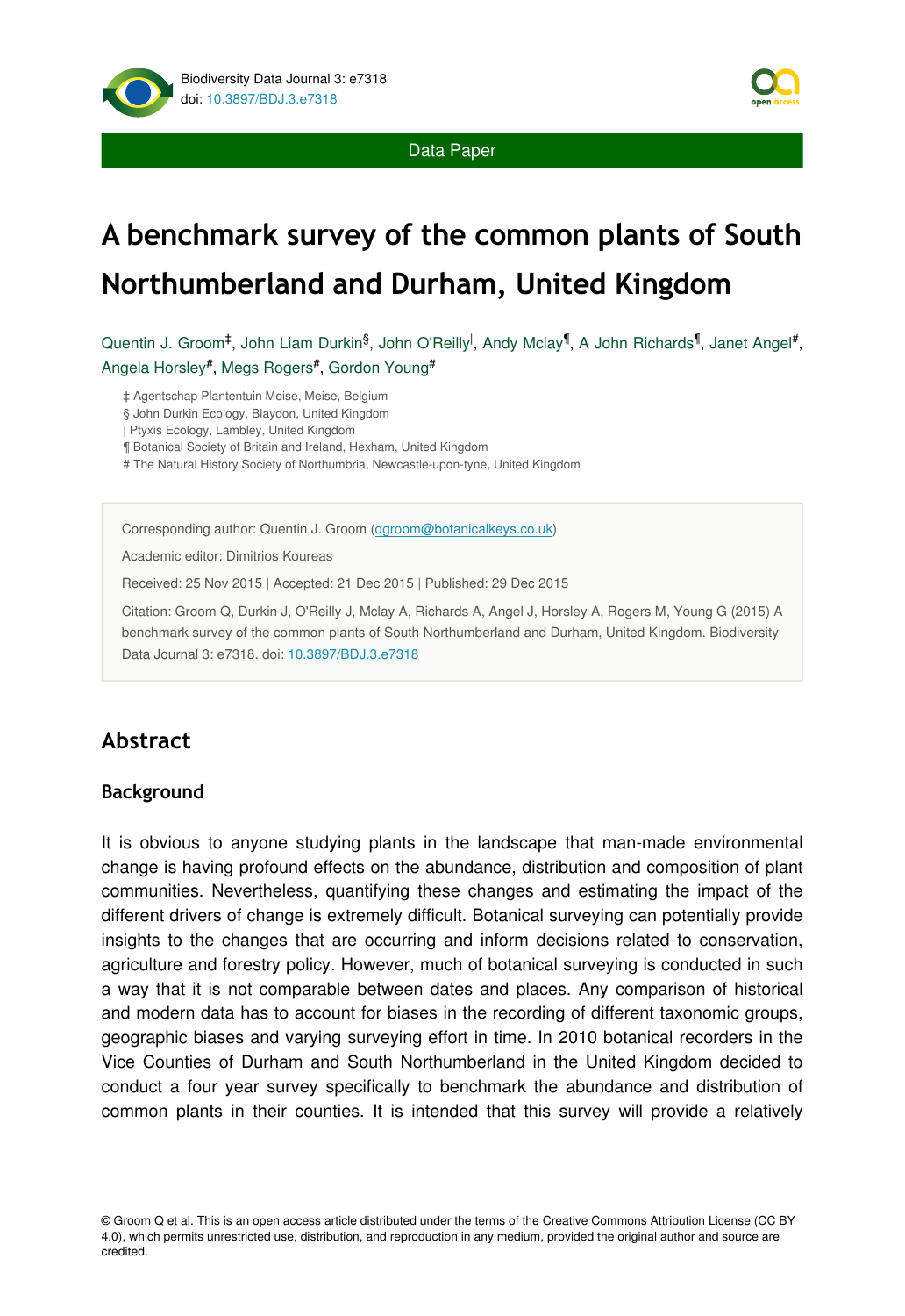unbiased assessment with which to compare future and past surveys of the area and a means to study the drivers of biodiversity change in the North-east of England.

#### **New information**

This survey of Durham and South Northumberland has been designed with two goals, firstly to provide information on common vascular plant species and secondly to provide a dataset that will be versatile with respect to the sorts of questions that can be answered with the data. The survey is primarily an occupancy study of 1 $km^2$  grid squares, however, observers were also asked to provide a relative abundance estimate of the species in each grid square. The collection of relative abundance estimate data was an experiment to assess the repeatablity and useablity of such estimates.

### **Keywords**

randomised survey, vascular plants

### **Introduction**

There is a need for active monitoring of organisms and habitats in the wild, not just for curiosity, but to inform us of the changes that are occurring. Environmental change is often reported anecdotally and causation is assumed, but without at least semi-quantitative measurements we cannot hope to unravel the complex interacting factors that are really driving changes. Data are needed to inform decision makers on all aspects of management that affect the countryside, including conservation, land management and farming.

The North-east of England is fairly typical of the landscapes found in the rest of the United Kingdom. It has large urban areas, a long coastline, large expanses of arable land, extensive grazing land, forestry and upland moorland. For biological recording purposes Great Britain and Ireland are divided into Vice Counties, which have permanent borders. The Botanical Society of Britain and Ireland appoints voluntary Vice County Recorders (VCR) to each Vice County and this survey is the result of a collaboration between the VCRs of Durham (JD) and South Northumberland (AJR, QG). The region has a number of active amateur biological recorders and this survey was also seen as a means to give direction to their recording effort.

There are many factors driving biodiversity change in the North-east England, most are common to other areas of Northern Europe, whereas others are more local. Below are listed some of these drivers that could be explored further using these data.

Eutrophication from agricultural fertilizers, waste and atmospheric deposition has become an insidious and pervasive driver of habitat change (Duprè et al. 2010, Phoenix et al. 2006, Stevens et al. 2004). Not only does eutrophication impact places where there is direct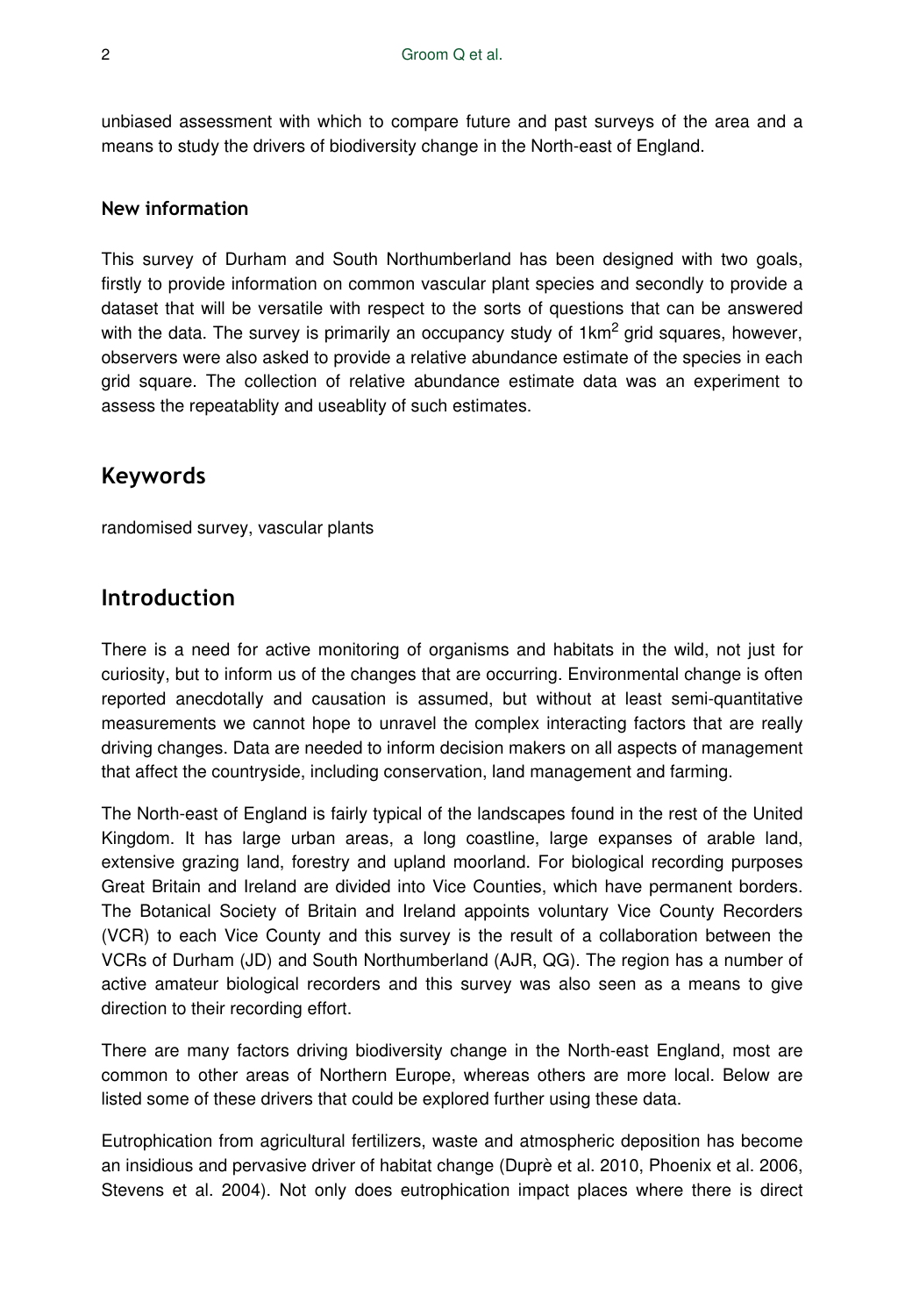application of fertilizer, such as on farmland, but also isolated wild areas are affected through atmospheric deposition. Atmospheric nitrogen deposition is also a cause of soil acidification, to which sulphur emissions also contribute, though the latter have declined in recent years.

A particular land use change to the North-eastern England has been the conversion of peat moorland into conifer plantations. A notable example in South Northumberland is Kielder Forest, the largest man-made forest in England, it covers 60,000 hectares in the west of the county along the Scottish and Cumbrian border (Forestry Commission, England 2006). About three-quarters of the plantation is Sitka spruce (*Picea sitchensis* (Bong.) Carr) and there are also large plantations of Norway spruce (*Picea abies* (L.) Karsten) and Scots Pine (*Pinus sylvestris* L.).

Artificial drainage has also been the cause of significant habitat change. A notable historic example was the drainage of Prestwick Carr in the 19<sup>th</sup> century that led to the local extinction of many species (Groom et al. 2014). The few remaining lowland wetlands are now largely protected from drainage. However, drainage of the uplands is still continuing in order to extend conifer plantations.

Farming practises directly and indirectly change habitats and the landscape. The mechanization of farming occurred some time ago, as did the introduction of modern herbicides and pesticides; however, agriculture continues to change with the introduction of new crops, the changing profitability of livestock versus arable farming and new policies intended to promote good stewardship of the countryside (Robinson and Sutherland 2002, Storkey et al. 2011). Even on non-agricultral land the use of amenity seed mixes to vegetate large areas has changed natural vegetation and introduced non-native taxa and novel genotypes of native species.

Urbanisation, industrialisation and associated development have profoundly changed the environment locally within the region, especially in the eastern lowlands. Smaller-scale developments are ongoing, but mostly confined to areas that have already been developed. Mining of various minerals was a particularly important economic activity in this region and few parts of the region were unaffected by it. Following the relatively recent decline of the coal industry, many former coal mine sites were landscaped and 'tidied up'. In more recent times mining and quarrying activities have been more localised. Opportunities for wild plants to colonise and survive have been dramatically altered by all of these activities.

Alien species may also have an impact on native communities, though it is difficult to separate their influence from other habitat change. Alien plants exert competitive pressure, but there are also emerging diseases and introduced animals that may exert a pathogenic or herbivorous pressure. The distribution ranges of insects have been moving north in recent years, presumably as a consequence of climate change (Hill et al. 2011). Climate change may ultimately have the greatest impact on the diversity and distribution of plants, but so far its impact on plant distributions is not yet clear above the signal of other environmental change (Groom 2013).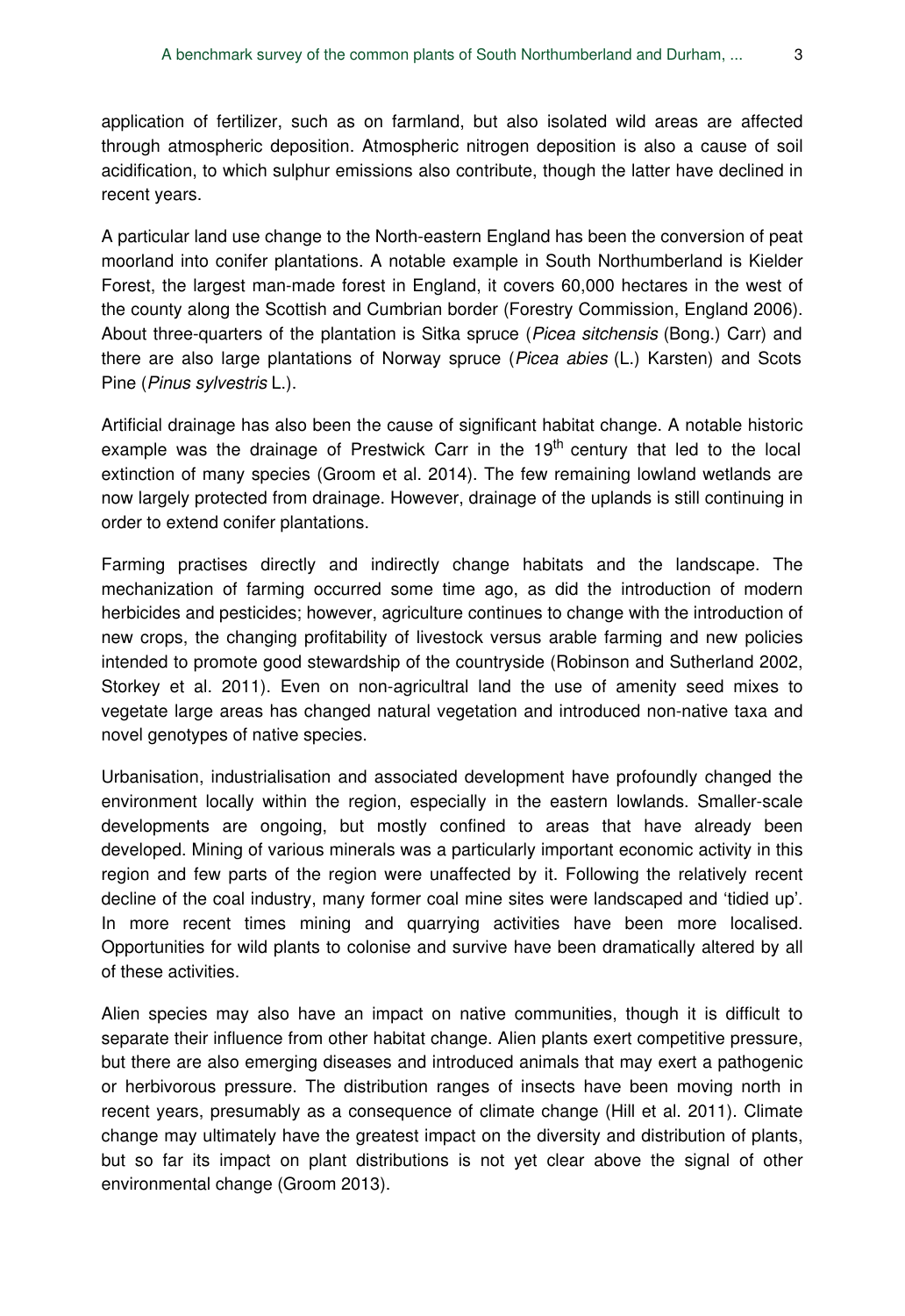Observations of wild plants in the counties have been made at a number of different spatial resolutions, 1km2, 4km2, 25km2 and 100km2. However, the trend in recent years has been towards finer resolutions. This has been driven by the availability of digital systems for storing observations and by access to systems for mapping and analysing the data. The current survey used a grid of 1km2 and although even finer resolutions would give greater sensitivity to change, 1km2 grid squares are advantageous from many perspectives. This resolution is close to the scale of many landscape features in the English countryside, fields, towns, lakes and hills. They allow surveyors to cover a large area in a reasonable amount of time. This grid square is also clearly indicated on Ordnance Survey maps and on Global Positioning Systems.

From a policy perspective much emphasis is placed on the conservation of rare species even though common plants are those that are most important for ecosystem health and function. The focus of this survey is on those common species and their habitats.

From a statistical perspective there are a large number of options for distributing survey sites. For example, stratification can be used to ensure even representation of different habitat types. Sites can also be distributed non-randomly to evenly cover the environmental space of an area and reduce the impact of spatial autocorrelation. Nevertheless, a completely random approach was chosen to make the results as versatile as possible for whichever questions may in the future be resolved using these data. Some types of analyses may have reduced statistical power when used with a completely random design, but a random survey avoids having to make assumptions about the drivers of changes that may occur in the future and their location.

This approach is not strongly hypothesis driven. However, this is not necessarily a disadvantage. To some extent hypothesis driven monitoring is likely to produce more robust results than undirected monitoring. However, it can also be argued that general monitoring has the advantage of detecting unexpected changes that targeted monitoring would miss (Wintle et al. 2010). We have seen, and expect to see further environmental change in this region. Some of those future changes are already known, such as climate change. However, the stochastic nature of the environment and the unpredictability of human activities mean that accurate forecasting is impossible. The challenge in the future will be to use these data to identify real change before it becomes readily apparent and use the results to adapt policy in a positive way.

### **Former botanical surveys of the North-East of England**

The first observations of plants in North-East England come from William Turner [ca. 1508 – 1568] (Raven 1947). However the first systematic floras of the region were written by Nathaniel John Winch [1768 – 1838] (Winch 1805, Winch 2014), followed by John Gilbert Baker [1834 – 1920] and George Tate [1805 – 1871] (Baker and Tate 1868). Throughout the 19<sup>th</sup> and 20<sup>th</sup> centuries several societies contributed to our knowledge on the flora, these include The Natural History Society of Northumbria, the Cleveland Naturalists' Field Club and the Northern Naturalists' Union. Through their activities and their publications few species can have gone unnoticed in the region. The most recent flora for Durham was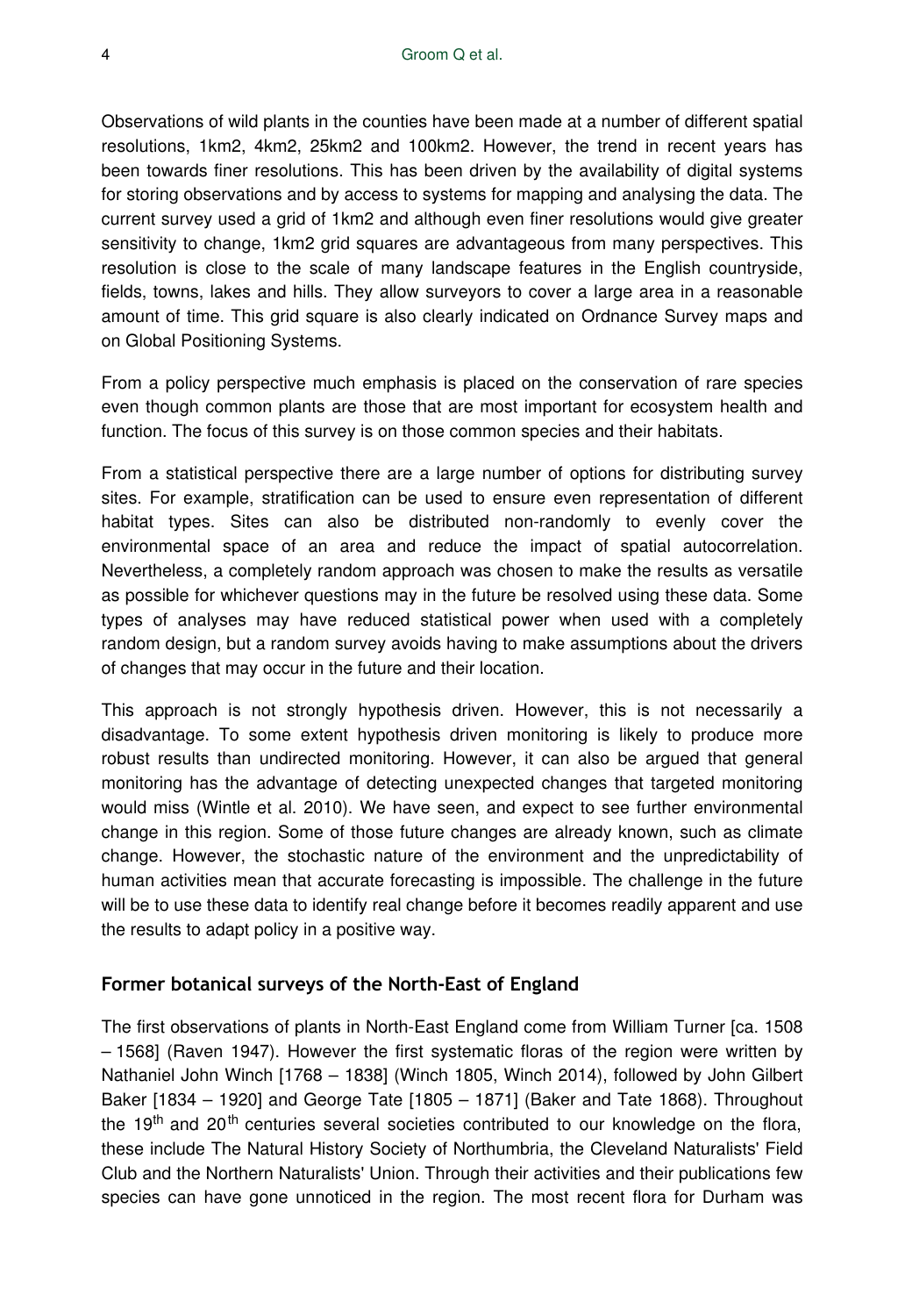published in 1988 by the Reverend George Gordon Graham [1917 – 2015] and contains detailed species accounts and maps. It is based upon a survey of  $4{\sf km}^2$  grid squares in the county between 1968 and 1988 (Graham 1988). In South Northumberland the most recent flora was published in 1993 by Professor George Albert Swan [1917 – 2012], it is based upon observations collected from 1968 onward, using a 25km<sup>2</sup> grid system (Swan 1993). In 2001 supplements to both county floras were published with additional records and corrigenda (Swan 2001, Graham 2001). In recent years both counties have published Rare Plant Registers, which catalogue the rare and scarce plants of the counties, detailing the remaining sites and the conservation status of the species at these sites (Durkin 2014, Groom et al. 2014). Digitization of the historic records began around the turn of the millennium and is still continuing. Almost 400,000 paper-based records have so far been digitised.

Since 2007 all available computerised botanical records for the region have been displayed publically on distribution maps through the Flora of North-East England website (Groom 2015). The records displayed on these web-based distribution maps are significantly more comprehensive and up-to-date than either of the published Floras and are updated regularly.

# **Project description**

**Title:** The North-East Common Plants Survey

**Personnel:** All personnel on this survey were volunteers and had a range of experience in plant identification and botanical surveying. Some were either professional or retired biologists and ecologists, while others are amateurs, though their experience ranged from expert to beginner. The vast majority of observations were made by the more experienced contributors. More than 70 people contributed to the data collected for the project, but the majority of surveys were conducted by the authors, either as individuals or as groups. Conduct and safety advice was provided to the volunteers with links to the standard advice given by the BSBI (Palmer and Hearn 1999, Rich 2000).

**Study area description:** The Watsonian Vice Couties of Durham and South Northumberland cover an area of 6134 km<sup>2</sup>. Durham's highest point is Mickle Fell (788m) and South Northumberland's is Kilhope Law (673m). These counties contain a wide variety of natural and man-made habitats, though those most relevant to this survey are the most extensive. These are upland moors, grazing pasture, arable farming, plantation forestry and urban areas. Other scattered, but common habitats are deciduous woodland, sphagnum bog and freshwater. The area also includes large parts of the North Pennines Area of Outstanding Natural Beauty and Northumberland National Park.

**Design description:** Surveys were conducted using the one kilometre grid squares of the Ordnance Survey (Datum: OSGB36; EPSG:27700). Two hundred 1km<sup>2</sup> squares were chosen randomly from all squares in the two Vice Counties, except for squares that fell within the Otterburn Army Training Estate in the north-west of South Northumberland.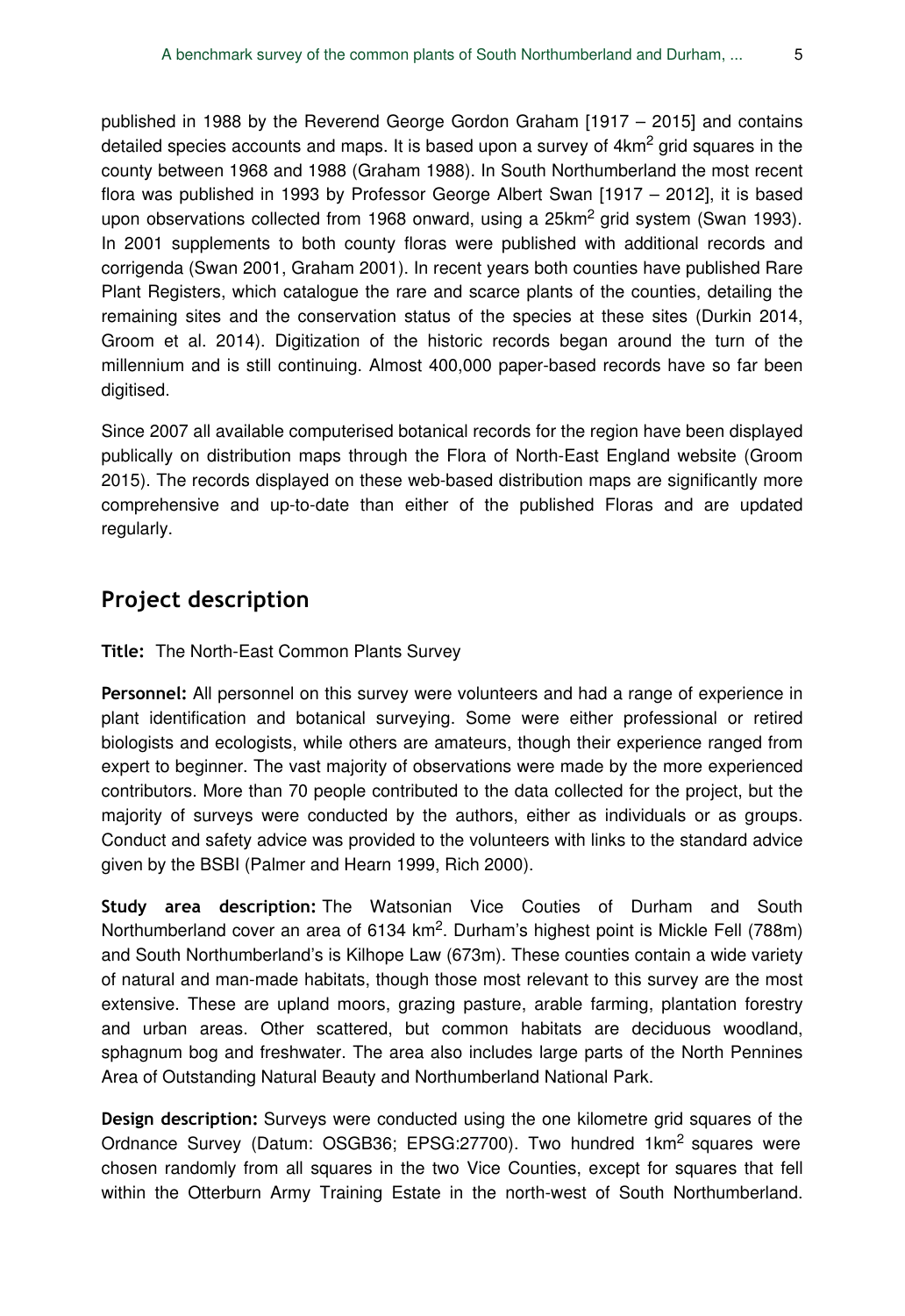Random numbers were generated using Microsoft Excel. Only squares with at least 50% of their land within either Durham or South Northumberland were included, though all randomly chosen grid squares with a proportion of open water were included in the survey. Only one square had more than 50% of its area covered by sea. Seven of the randomly selected squares had no public access and were substituted. To avoid spatial bias the substitute squares were randomly selected from one of the four adjoining squares.

Public access to the countryside in the area is quite extensive. Not only were there public footpaths, permissive footpaths, bridleways and common land, but in the west of the counties there are extensive areas of Open Access Land which can be walked freely. In some cases permission was obtained to visit particular sites, specifically some of the lakes that were contained within the survey area. None of the selected squares had areas that were physically impossible to visit, though some in the west are several kilometres from the nearest paved road.

A website created for the survey indicated to volunteers where surveys had already been conducted and was updated regularly. Squares were shown on a map to indicate whether the grid square had already been surveyed in spring, summer, surveyed twice or surveyed three or more times. When requested, suggestions were made to surveyors to guide them where to go. However, there was no attempt to allocate areas to particular surveyors or insist that surveyors should visit particular squares. It was suggested to surveyors that conducting two surveys in different seasons per grid square would be ideal. In the final year the first author made a particular effort to complete squares that had not been covered in the previous surveys.

**Funding:** This survey has been conducted without external funding.

# **Sampling methods**

**Sampling description:** The surveyors were asked to visit the full range of habitats within the grid square and to look over the whole area. After completing the survey they were asked to assign a DAFOR score (Dominant, Abundant, Frequent, Occasional, Rare) to the relative abundance of the species within the grid square. As there were many ways that the surveyors could interpret the DAFOR scores, written guidelines were also provided (Suppl. materials 1, 2). Surveys were recorded on paper, mostly on recording cards that were provided (Suppl. materials 3, 4, 5, 6). Some grid squares spanned Vice County boundaries, particularly along rivers Coquet, Tyne and Derwent and on the watershed. In these squares surveyors were asked to record full lists on two separate cards in these squares, one card for each vice-county.

The vascular plant biodiversity and landscape complexity varied considerably between sample squares. For this reason there was no attempt to balance the recording time between squares. Heterogeneous areas with a mosaic of habitats in the lowlands required more effort than comparatively uniform areas in the hills. It was left to the individual surveyors to determine when they had completed their survey. However, in the final year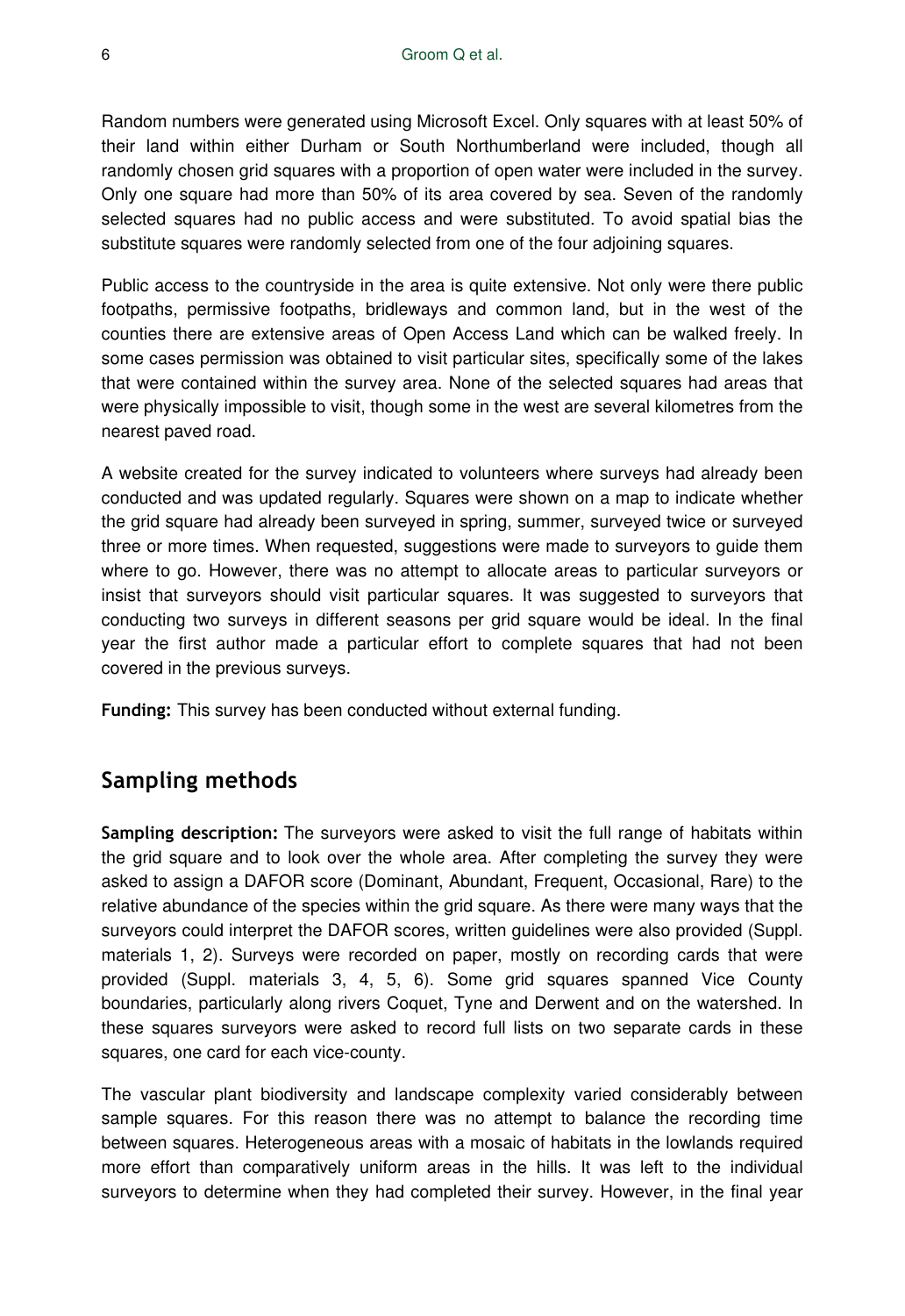additional surveys were conducted in some grid squares deemed to be insufficiently surveyed.

The numbers of surveys conducted for each grid square are summarised in Table 1. DAFOR scores were not recorded for every survey. The two main reasons for surveyors not assessing DAFOR scores were that either the whole square had not been surveyed, or the surveyor was unaware of the requirement to do the assessment.

#### Table 1.

A summary of the surveyed grid squares and the numbers of visits to them. The numbers of surveys are separated by whether each species was assigned a DAFOR abundance estimate. Each square was assessed as to whether it had been well surveyed. This assessment is based on the number and timing of surveys and on the diversity of habitats within the grid square. It is a rough guide to users of these data as to the intensity of surveying at each site.

| Grid<br>Reference | <b>Site Name</b>                                | <b>Vice County</b>   | well<br>surveyed | with DAFOR<br>scores | without<br><b>DAFOR</b><br>scores |
|-------------------|-------------------------------------------------|----------------------|------------------|----------------------|-----------------------------------|
| NT6401            | Green Needle Burn                               | South Northumberland | yes              | 1                    | 0                                 |
| NT6602            | Carry Burn                                      | South Northumberland | yes              | 1                    | $\Omega$                          |
| NT6905            | <b>Black Cleugh</b>                             | South Northumberland | yes              | 1                    | $\Omega$                          |
| NT7001            | Girdle Fell                                     | South Northumberland | yes              | 1                    | 0                                 |
| NT7205            | Lumsdon Law                                     | South Northumberland | yes              | $\overline{2}$       | $\mathbf 0$                       |
| NT7406            | Catcleugh Hill                                  | South Northumberland | yes              | 1                    | 0                                 |
| NT9303            | Harbottle Wood                                  | South Northumberland | yes              | $\overline{c}$       | $\mathbf{1}$                      |
| NT9502            | Holystone                                       | South Northumberland | yes              | 1                    | 1                                 |
| <b>NU2202</b>     | Calvil Head                                     | South Northumberland | yes              | 1                    | 0                                 |
| NU2403            | North Togston                                   | South Northumberland | yes              | $\overline{c}$       | $\mathbf 0$                       |
| NY5790            | <b>Bloody Bush</b>                              | South Northumberland | yes              | 1                    | $\mathbf 0$                       |
| NY5882            | <b>Black Knowe</b>                              | South Northumberland | yes              | 1                    | $\Omega$                          |
| NY5982            | <b>Dinmont Lairs</b>                            | South Northumberland | yes              | 1                    | 0                                 |
| NY6097            | Deadwater Rigg                                  | South Northumberland | yes              | 1                    | $\mathbf{1}$                      |
| NY6281            | <b>Between Slighty Crags</b><br>and Black Knowe | South Northumberland | yes              | $\overline{2}$       | 0                                 |
| NY6293            | Kielder village                                 | South Northumberland | yes              | $\overline{c}$       | 0                                 |
| NY6368            | <b>Wardrew Wood</b>                             | South Northumberland | yes              | 1                    | $\overline{2}$                    |
| NY6381            | West of Black Knowe                             | South Northumberland | yes              | $\overline{c}$       | 0                                 |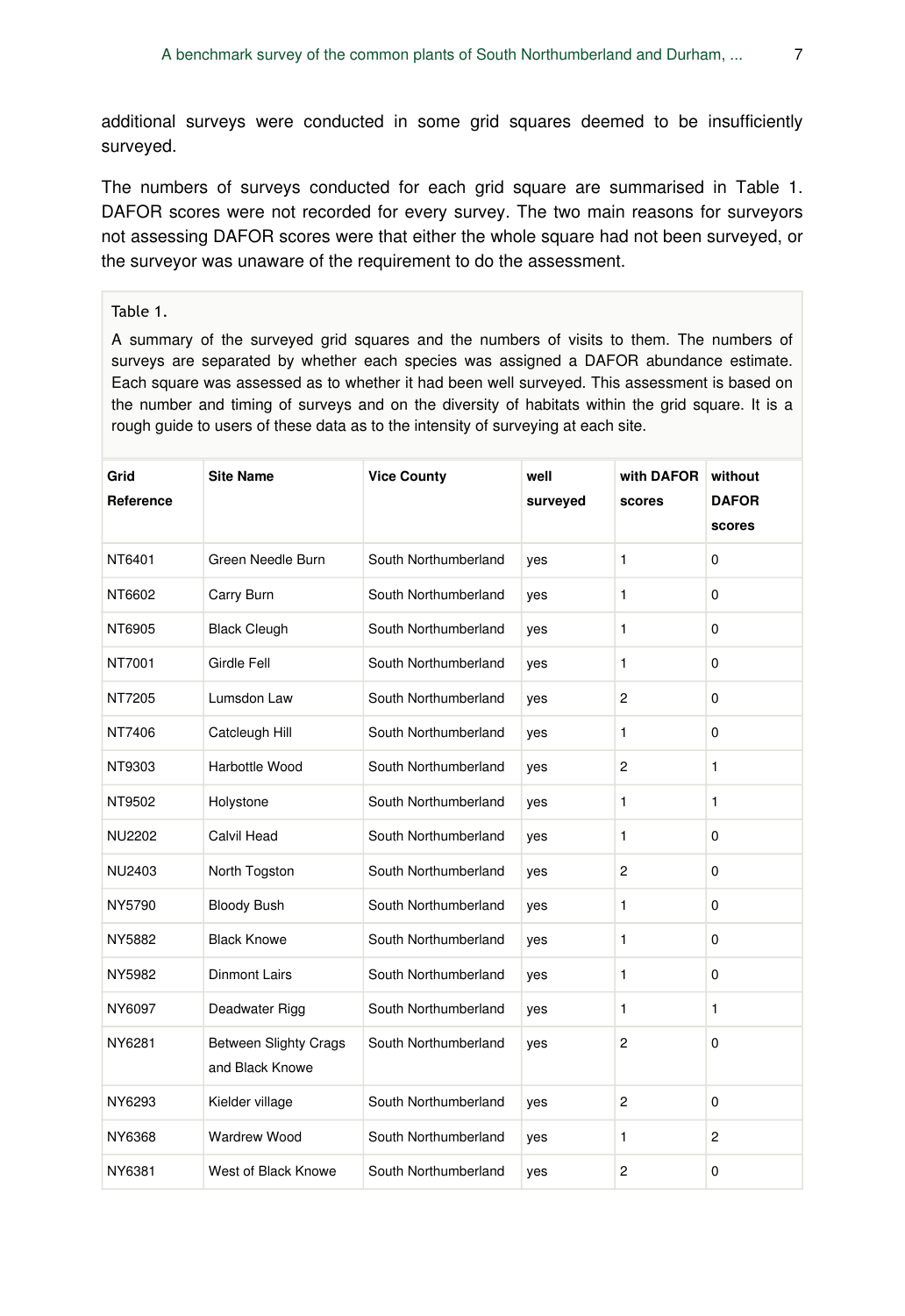### 8 Groom Q et al.

| NY6479 | Reamy Rigg              | South Northumberland | yes | $\overline{c}$ | 0 |
|--------|-------------------------|----------------------|-----|----------------|---|
| NY6483 | Humble Burn             | South Northumberland | yes | $\overline{c}$ | 0 |
| NY6581 | East of Black Knowe     | South Northumberland | yes | $\mathbf{1}$   | 0 |
| NY6588 | north-east of Leaplish  | South Northumberland | yes | 1              | 2 |
| NY6670 | Peat Rigg               | South Northumberland | yes | 1              | 0 |
| NY6678 | Hurtle Winter           | South Northumberland | yes | 2              | 0 |
| NY6849 | Dearquarry Sike         | South Northumberland | yes | 2              | 1 |
| NY6859 | Coanwood                | South Northumberland | yes | 3              | 0 |
| NY6862 | Wydon Eals              | South Northumberland | yes | 3              | 1 |
| NY6951 | Slaggyford, near.       | South Northumberland | yes | 1              | 0 |
| NY6969 | West of Whiteside       | South Northumberland | yes | 1              | 0 |
| NY6977 | Little Gowany Knowe     | South Northumberland | yes | $\overline{c}$ | 0 |
| NY7069 | Whiteside               | South Northumberland | yes | $\overline{c}$ | 0 |
| NY7070 | <b>Burndivot Common</b> | South Northumberland | yes | 1              | 0 |
| NY7084 | Dings Rigg              | South Northumberland | yes | $\overline{c}$ | 0 |
| NY7097 | <b>Smallhope Sikes</b>  | South Northumberland | yes | $\overline{c}$ | 0 |
| NY7169 | Brown Rigg              | South Northumberland | yes | 1              | 0 |
| NY7191 | Hawkhope Burn           | South Northumberland | yes | $\overline{c}$ | 0 |
| NY7290 | The Cross               | South Northumberland | yes | 2              | 0 |
| NY7350 | Ayle Burn               | South Northumberland | yes | $\overline{c}$ | 0 |
| NY7364 | High Town               | South Northumberland | yes | 2              | 0 |
| NY7371 | Hopealone               | South Northumberland | yes | $\overline{c}$ | 1 |
| NY7373 | Jock's Close Hill       | South Northumberland | yes | $\overline{c}$ | 1 |
| NY7455 | <b>Blaeberry Cleugh</b> | South Northumberland | yes | 1              | 0 |
| NY7548 | Carrier's Hill          | South Northumberland | yes | 2              | 0 |
| NY7571 | Drove Rigg              | South Northumberland | yes | 1              | 0 |
| NY7685 | The Eals                | South Northumberland | yes | 2              | 0 |
| NY7692 | Coals Cleugh            | South Northumberland | yes | 1              | 0 |
| NY7760 | Kingswood Burn          | South Northumberland | yes | 3              | 0 |
| NY7776 | White Hill              | South Northumberland | yes | 2              | 0 |
| NY7787 | Thorneyburn Common      | South Northumberland | yes | 3              | 0 |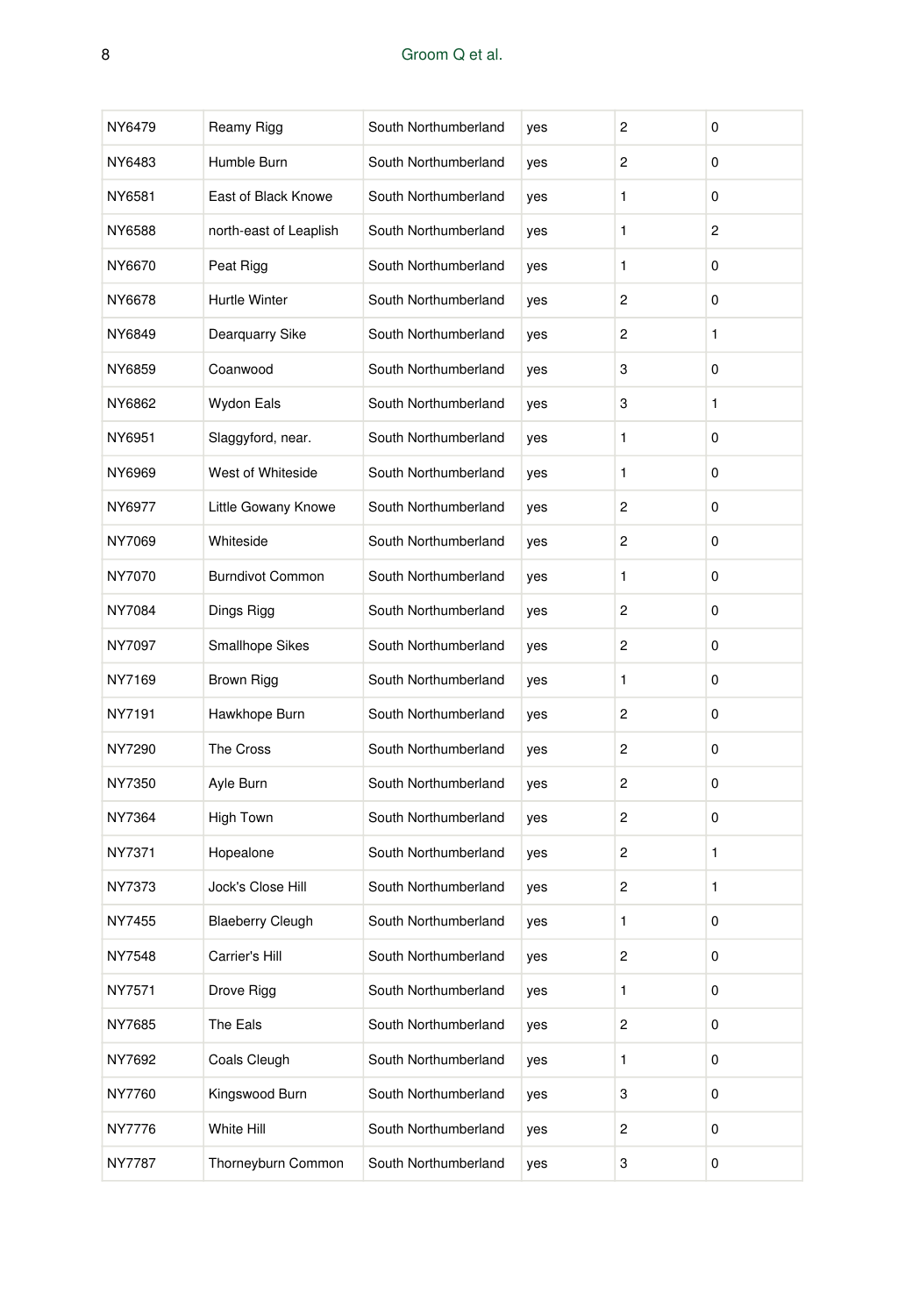| NY7853 | Ninebanks               | South Northumberland             | yes | 1            | 1              |
|--------|-------------------------|----------------------------------|-----|--------------|----------------|
| NY7866 | Thorngrafton            | South Northumberland             | yes | 3            | 2              |
| NY7889 | <b>Heathery Hall</b>    | South Northumberland             | yes | 3            | 0              |
| NY7892 | <b>Ridley Shiel</b>     | South Northumberland             | yes | 2            | 0              |
| NY7941 | Nag's Head              | Durham                           | no  | 0            | 0              |
| NY7982 | <b>Mesling Crags</b>    | South Northumberland             | yes | 1            | 0              |
| NY8041 | Wellhope Moor           | Durham                           | no  | 0            | 0              |
| NY8054 | Round Hill              | South Northumberland             | yes | 1            | 1              |
| NY8071 | Folly Lake              | South Northumberland             | yes | 1            | 1              |
| NY8090 | Burdonside              | South Northumberland             | yes | 1            | 1              |
| NY8235 | Grasshill Common        | Durham                           | no  | 0            | 0              |
| NY8244 | Middlehope Moor         | Durham & South<br>Northumberland | yes | 1            | 2              |
| NY8285 | Sheel Law               | South Northumberland             | yes | $\mathbf{1}$ | 0              |
| NY8395 | Kellyburn Hill          | South Northumberland             | yes | 1            | 0              |
| NY8444 | <b>Westend Moor</b>     | South Northumberland             | yes | $\mathbf{1}$ | 0              |
| NY8451 | Sinderhope              | South Northumberland             | yes | 2            | 2              |
| NY8536 | Noon Hill               | Durham                           | no  | 0            | 0              |
| NY8730 | Wool Pits Hill          | Durham                           | no  | 0            | 0              |
| NY8848 | <b>Halleywell Fell</b>  | South Northumberland             | yes | 1            | 0              |
| NY8850 | Nevin Sike              | South Northumberland             | yes | 1            | 0              |
| NY8885 | Cragg Farm              | South Northumberland             | yes | 1            | 0              |
| NY8963 | Low Gate (west of)      | South Northumberland             | yes | 1            | 1              |
| NY8975 | Short Moor              | South Northumberland             | yes | 2            | 0              |
| NY8991 | Silvernut Well          | South Northumberland             | yes | 2            | 0              |
| NY8994 | Fawdon Hill             | South Northumberland             | yes | 1            | 0              |
| NY9161 | West Dipton Burn        | South Northumberland             | yes | 3            | $\overline{c}$ |
| NY9165 | West Boat to A69 bridge | South Northumberland             | yes | 2            | $\overline{c}$ |
| NY9433 | Out Berry Plain         | Durham                           | no  | 0            | 0              |
| NY9465 | West Oakwood area       | South Northumberland             | yes | 1            | 1              |
| NY9577 | Carrier's Lane          | South Northumberland             | yes | 2            | 0              |
| NY9646 | Far Sandy Ford          | Durham                           | yes | 1            | 0              |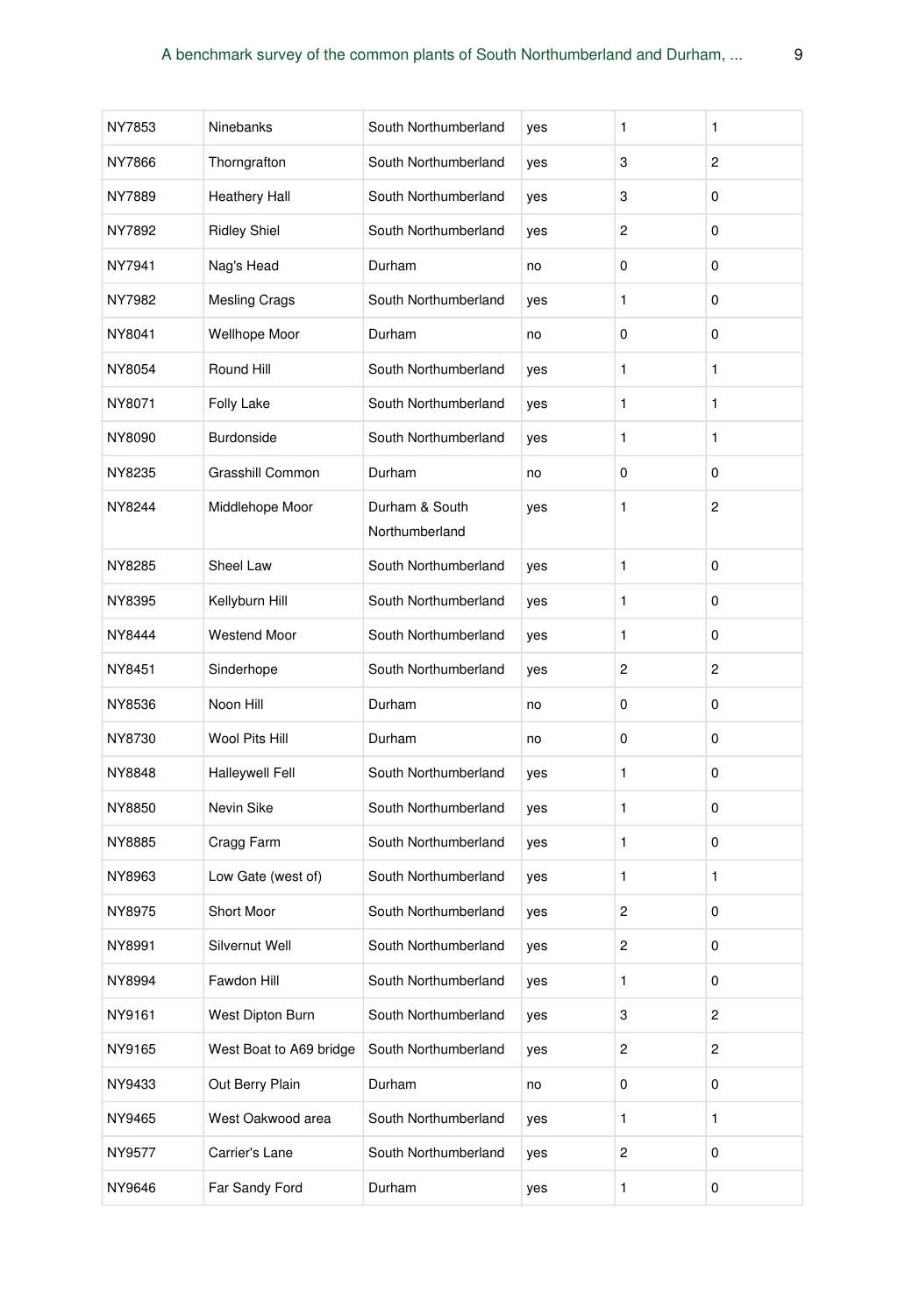#### 10 Groom Q et al.

| NY9659 | <b>Woolley Hospital</b>        | South Northumberland | yes | 2 | 1            |
|--------|--------------------------------|----------------------|-----|---|--------------|
| NY9689 | <b>Todcrag Moss</b>            | South Northumberland | yes | 1 | 1            |
| NY9697 | Darden Burn                    | South Northumberland | yes | 1 | 0            |
| NY9699 | Harehaugh Hill                 | South Northumberland | yes | 2 | 0            |
| NY9754 | Winnows Hill                   | South Northumberland | yes | 2 | $\mathbf{1}$ |
| NY9875 | Hallington                     | South Northumberland | yes | 1 | 2            |
| NY9889 | East of Birky Burn             | South Northumberland | yes | 1 | 0            |
| NY9937 | Thimbleby Hill                 | Durham               | yes | 1 | 1            |
| NY9939 | Stanhope                       | Durham               | yes | 0 | 3            |
| NZ0039 | Jollybody Farm                 | Durham               | yes | 3 | 1            |
| NZ0048 | Harehope Lead Mines            | Durham               | yes | 2 | 1            |
| NZ0050 | <b>Edmondbyers Common</b>      | Durham               | yes | 1 | 0            |
| NZ0143 | <b>Waskerley Park</b>          | Durham               | no  | 0 | 0            |
| NZ0162 | <b>Styford Hall</b>            | South Northumberland | yes | 2 | 2            |
| NZ0181 | Kidlaw                         | South Northumberland | yes | 2 | 0            |
| NZ0189 | Harwood Gate                   | South Northumberland | yes | 2 | 0            |
| NZ0192 | West of Greenleighton          | South Northumberland | yes | 2 | 0            |
| NZ0247 | Cross Rig                      | Durham               | no  | 0 | 0            |
| NZ0318 | Tees Bank                      | Durham               | yes | 1 | 1            |
| NZ0369 | North of Wall Houses           | South Northumberland | yes | 2 | 0            |
| NZ0377 | The Tofts                      | South Northumberland | yes | 1 | 0            |
| NZ0481 | West Shaftoe                   | South Northumberland | yes | 1 | 0            |
| NZ0492 | <b>Ewesley Fell</b>            | South Northumberland | yes | 1 | 0            |
| NZ0497 | Spylaw                         | South Northumberland | yes | 2 | 0            |
| NZ0582 | Shaftoe Crags                  | South Northumberland | yes | 2 | 1            |
| NZ0599 | Garleigh Moor                  | South Northumberland | yes | 4 | 0            |
| NZ0632 | South-west of Doctor's<br>Gate | Durham               | no  | 0 | 0            |
| NZ0666 | Bogle Burn                     | South Northumberland | yes | 1 | 0            |
| NZ0672 | How Burn, Fenwick              | South Northumberland | yes | 1 | $\mathbf{1}$ |
| NZ0683 | Corridge                       | South Northumberland | yes | 1 | 1            |
| NZ0691 | <b>Ewesley Gill</b>            | South Northumberland | yes | 2 | 0            |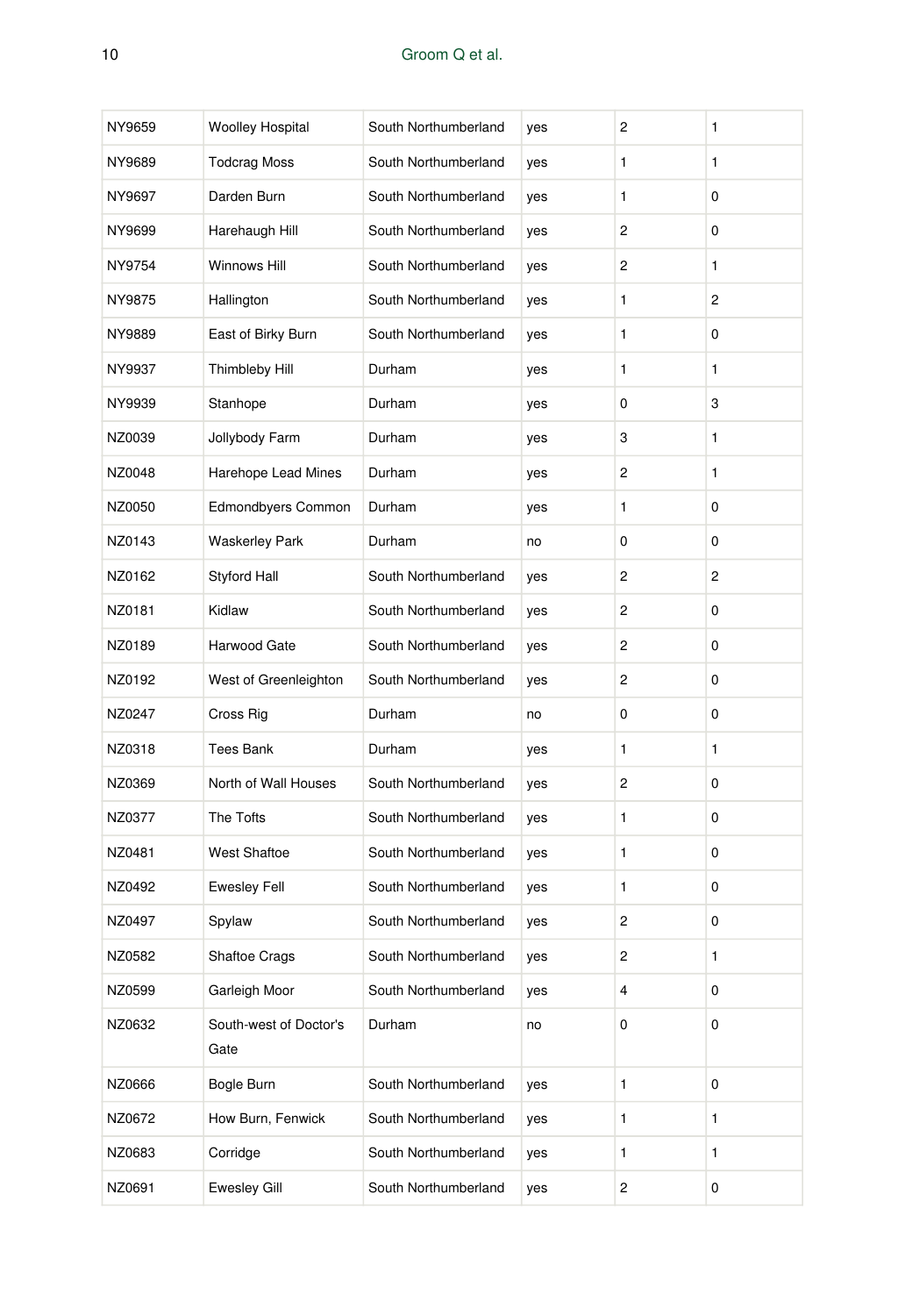| NZ0786 | Angerton Lake                   | South Northumberland | yes | 2                       | 0 |
|--------|---------------------------------|----------------------|-----|-------------------------|---|
| NZ0825 | Copley                          | Durham               | no  | 0                       | 0 |
| NZ0826 | Lunton Hill                     | Durham               | no  | 0                       | 0 |
| NZ0827 | Crake Scar Farm                 | Durham               | no  | 0                       | 0 |
| NZ0834 | Shull Bank                      | Durham               | no  | 0                       | 0 |
| NZ0924 | Gibbsneese Plantation           | Durham               | yes | 1                       | 0 |
| NZ1137 | Thornley                        | Durham               | no  | 0                       | 0 |
| NZ1142 | <b>Broomshiels Hall</b>         | Durham               | yes | $\overline{c}$          | 1 |
| NZ1229 | Little Burn                     | Durham               | yes | 1                       | 0 |
| NZ1248 | Knitsley                        | Durham               | no  | 0                       | 0 |
| NZ1289 | West of Stanton                 | South Northumberland | yes | $\overline{c}$          | 0 |
| NZ1362 | Greenside and Fell Farm         | Durham               | yes | $\overline{c}$          | 1 |
| NZ1376 | Cuthburt's Nook                 | South Northumberland | yes | 1                       | 0 |
| NZ1398 | Weldon                          | South Northumberland | yes | 3                       | 0 |
| NZ1416 | Winston                         | Durham               | yes | 3                       | 2 |
| NZ1450 | <b>Iveston</b>                  | Durham               | yes | 1                       | 0 |
| NZ1464 | Barmoor                         | Durham               | yes | 1                       | 0 |
| NZ1534 | south-west of Crook             | Durham               | no  | 0                       | 0 |
| NZ1538 | <b>Billy Hill</b>               | Durham               | yes | $\overline{c}$          | 1 |
| NZ1552 | north-west of Annfield<br>Plain | Durham               | yes | 1                       | 0 |
| NZ1570 | Darras Hall                     | South Northumberland | yes | 3                       | 0 |
| NZ1580 | South of Shilvington            | South Northumberland | yes | 1                       | 1 |
| NZ1583 | South East of Molesden          | South Northumberland | yes | 1                       | 0 |
| NZ1590 | Abshiel                         | South Northumberland | yes | 3                       | 0 |
| NZ1644 | Click-Em-Inn Farm               | Durham               | yes | $\overline{\mathbf{c}}$ | 0 |
| NZ1758 | Gibside                         | Durham               | yes | $\overline{4}$          | 1 |
| NZ1826 | West Aukland                    | Durham               | yes | 1                       | 0 |
| NZ1838 | Birk's Wood                     | Durham               | yes | $\overline{c}$          | 0 |
| NZ1872 | Prestwick                       | South Northumberland | yes | 4                       | 0 |
| NZ1915 | Low Field                       | Durham               | yes | 1                       | 0 |
| NZ1932 | Hunwick                         | Durham               | no  | 0                       | 0 |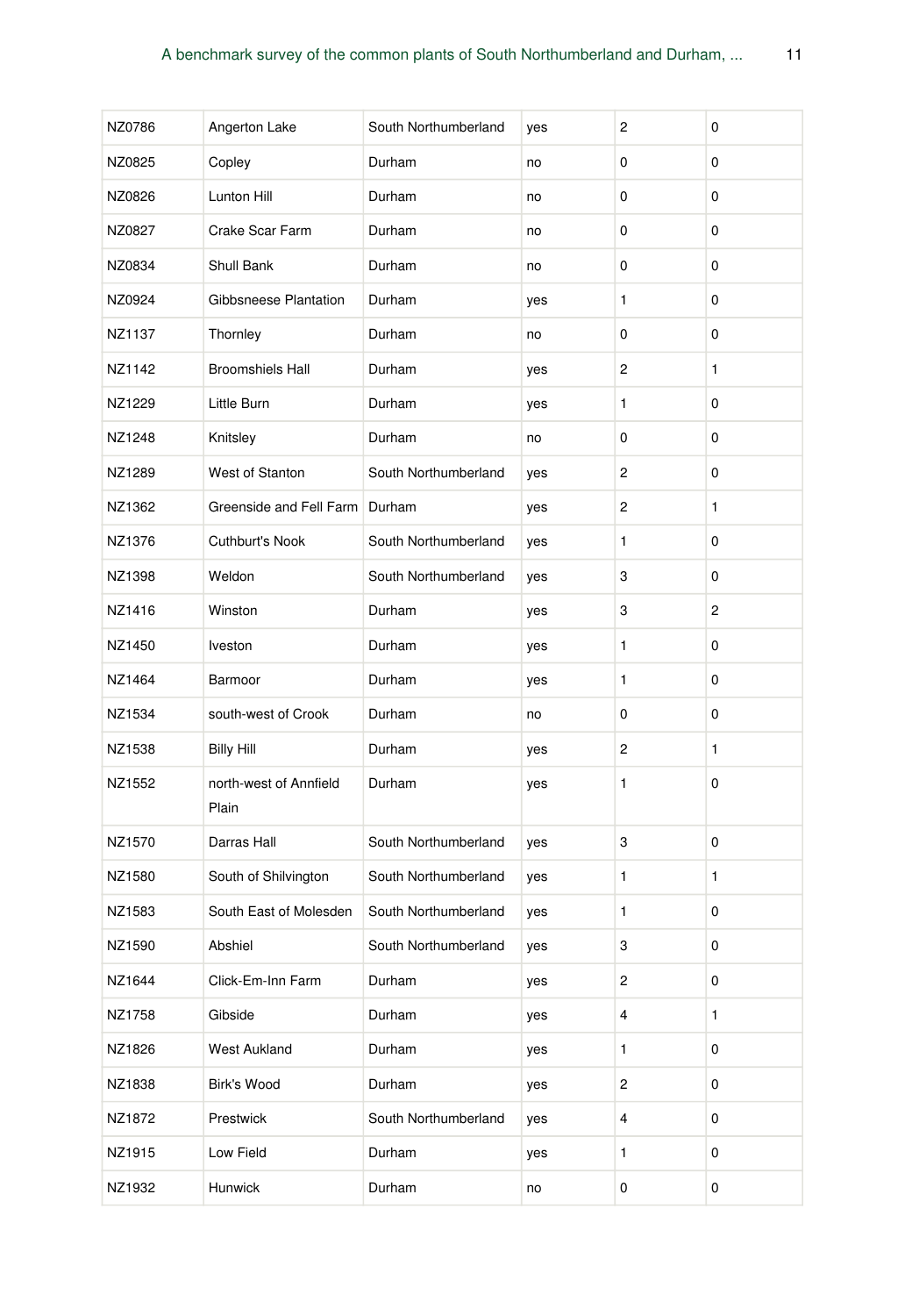| NZ1961 | Derwent, Dam head                                      | Durham               | yes | $\overline{4}$ | 1              |
|--------|--------------------------------------------------------|----------------------|-----|----------------|----------------|
| NZ1987 | Fulbeck Grange                                         | South Northumberland | yes | 3              | 0              |
| NZ2027 | Green Lane, Bishop<br>Auckland                         | Durham               | no  | 0              | $\mathbf{1}$   |
| NZ2098 | North of Eshott                                        | South Northumberland | no  | $\mathbf{1}$   | 0              |
| NZ2121 | Houghton Grange                                        | Durham               | no  | 0              | 0              |
| NZ2148 | <b>Charlaw Plantation</b>                              | Durham               | yes | $\overline{2}$ | 0              |
| NZ2171 | Havannah Nature<br>Reserve                             | South Northumberland | yes | $\overline{2}$ | 0              |
| NZ2182 | <b>Clifton Lane</b>                                    | South Northumberland | yes | $\overline{2}$ | 0              |
| NZ2252 | Eden Hill farm                                         | Durham               | yes | $\mathbf{1}$   | 0              |
| NZ2254 | Pockerley                                              | Durham               | yes | $\mathbf{1}$   | 0              |
| NZ2273 | Big Waters Country Park South Northumberland<br>west   |                      | yes | $\overline{2}$ | 0              |
| NZ2373 | Big Waters Country Park   South Northumberland<br>east |                      | yes | $\overline{2}$ | $\overline{c}$ |
| NZ2381 | Nedderton                                              | South Northumberland | yes | 2              | 0              |
| NZ2385 | Paddock Hall Farm                                      | South Northumberland | yes | 2              | 0              |
| NZ2435 | Claxburn Wood                                          | Durham               | yes | 2              | 0              |
| NZ2448 | Nettlesworth West                                      | Durham               | yes | $\overline{2}$ | 0              |
| NZ2477 | Bassington Industrial<br>Estate                        | South Northumberland | yes | $\overline{2}$ | 0              |
| NZ2830 | <b>Chilton Industrial Estate</b>                       | Durham               | yes | $\mathbf{1}$   | 0              |
| NZ2843 | Kieper Farm                                            | Durham               | yes | 4              | 0              |
| NZ2893 | <b>West of Cresswell</b>                               | South Northumberland | yes | 6              | 1              |
| NZ2924 | <b>High Copelaw</b>                                    | Durham               | no  | 0              | 0              |
| NZ2975 | East Cramlington pond<br>area                          | South Northumberland | yes | 3              | 0              |
| NZ2985 | North Seaton Colliery                                  | South Northumberland | yes | 3              | 0              |
| NZ2987 | Summerhouse Lane                                       | South Northumberland | yes | 2              | 0              |
| NZ3129 | Nunstainton East                                       | Durham               | yes | 1              | 0              |
| NZ3143 | Broomside                                              | Durham               | yes | 2              | 0              |
| NZ3213 | Morton Park                                            | Durham               | yes | $\mathbf{1}$   | 0              |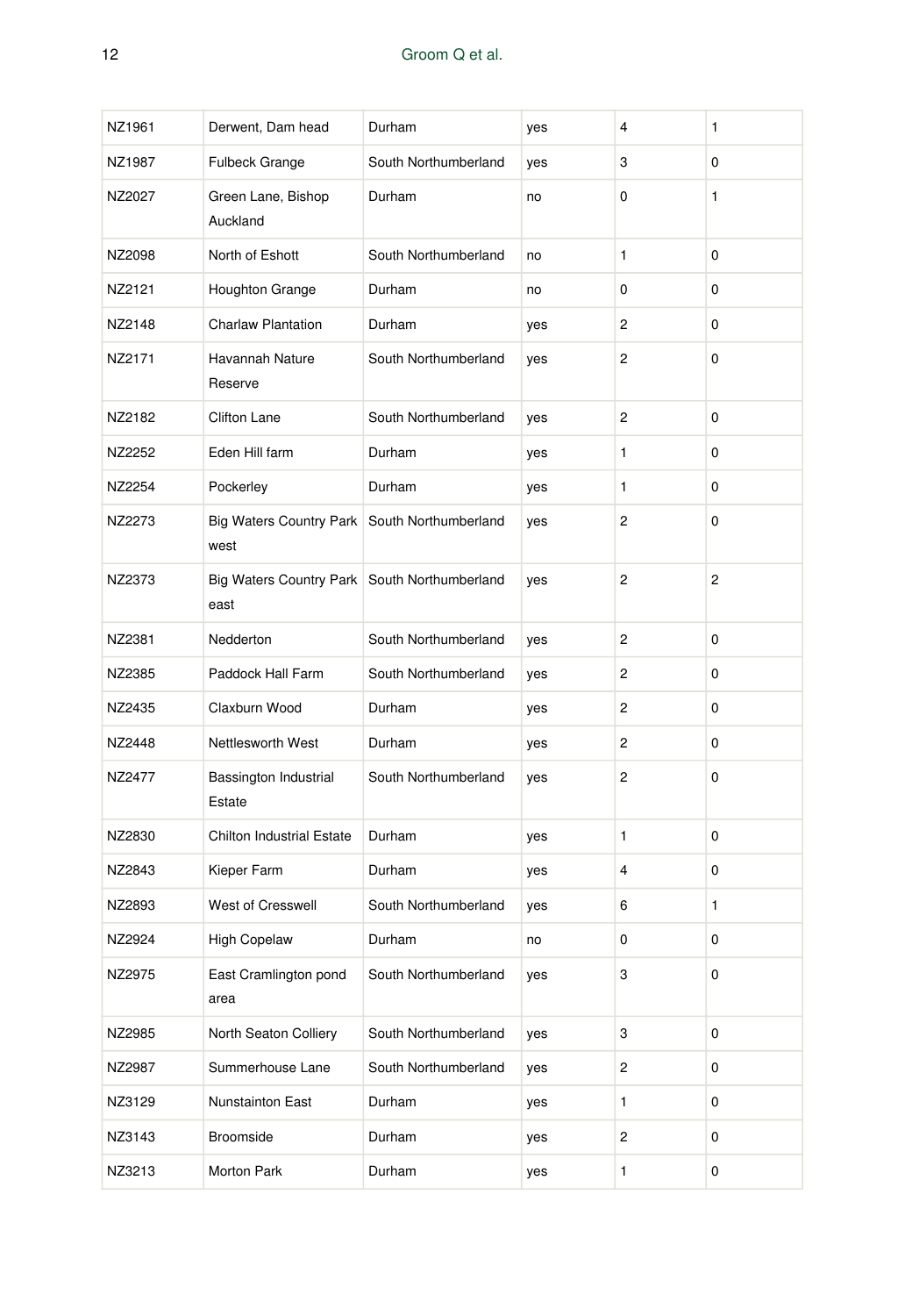| NZ3219 | Moor House                        | Durham                           | yes | 0         | 1            |
|--------|-----------------------------------|----------------------------------|-----|-----------|--------------|
| NZ3264 | Hebburn                           | Durham                           | yes | 0         | $\mathbf{1}$ |
| NZ3266 | <b>Willington Quay</b>            | South Northumberland             | yes | 2         | 0            |
| NZ3279 | Blyth South Beach                 | South Northumberland             | yes | 2         | 0            |
| NZ3329 | Low Hardwick Farm                 | Durham                           | no  | 0         | 0            |
| NZ3334 | Garmondsway                       | Durham                           | no  | 0         | 0            |
| NZ3359 | <b>Hylton Bridge</b>              | Durham                           | no  | 0         | 0            |
| NZ3365 | Jarrow                            | Durham                           | yes | 2         | 2            |
| NZ3461 | <b>Boldon Colliery</b>            | Durham                           | yes | 2         | 0            |
| NZ3524 | Rafferdene                        | Durham                           | no  | 0         | 0            |
| NZ3544 | Hetton le Hill Wood               | Durham                           | no  | 0         | 0            |
| NZ3560 | Boldon Golf Club                  | Durham                           | yes | 2         | 0            |
| NZ3566 | N Sea Ferry-terminal              | Durham & South<br>Northumberland | yes | 2         | 0            |
|        | Low Lights                        | Durham & South                   | yes | 1         | 0            |
| NZ3668 |                                   | Northumberland                   |     |           |              |
| NZ3671 | Cullercoats                       | South Northumberland             | yes | 3         | 0            |
| NZ3735 | <b>Trimdon Grange</b>             | Durham                           | no  | 0         | 0            |
| NZ3745 | South Hetton                      | Durham                           | no  | 0         | 0            |
| NZ3858 | Southwick                         | Durham                           | no  | 0         | 0            |
| NZ3948 | Dalton Moor                       | Durham                           | yes | 1         | 0            |
| NZ3949 | Seaton                            | Durham                           | yes | 1         | 0            |
| NZ4022 | north-east of Carlton             | Durham                           | no  | 0         | 0            |
| NZ4029 | Lumpley's Covert                  | Durham                           | yes | 1         | 0            |
| NZ4236 | Hutton Henry                      | Durham                           | no  | 0         | 0            |
| NZ4320 | Durham Road, Stockton-<br>on-Tees | Durham                           | no  | 0         | 0            |
| NZ4531 | Dovecote                          | Durham                           | no  | $\pmb{0}$ | $\pmb{0}$    |
| NZ4628 | Springwell House Farm             | Durham                           | no  | 0         | $\pmb{0}$    |
| NZ4738 | <b>Green Stairs</b>               | Durham                           | yes | 1         | 1            |
| NZ4824 | Cowpen Bewley                     | Durham                           | no  | 0         | 0            |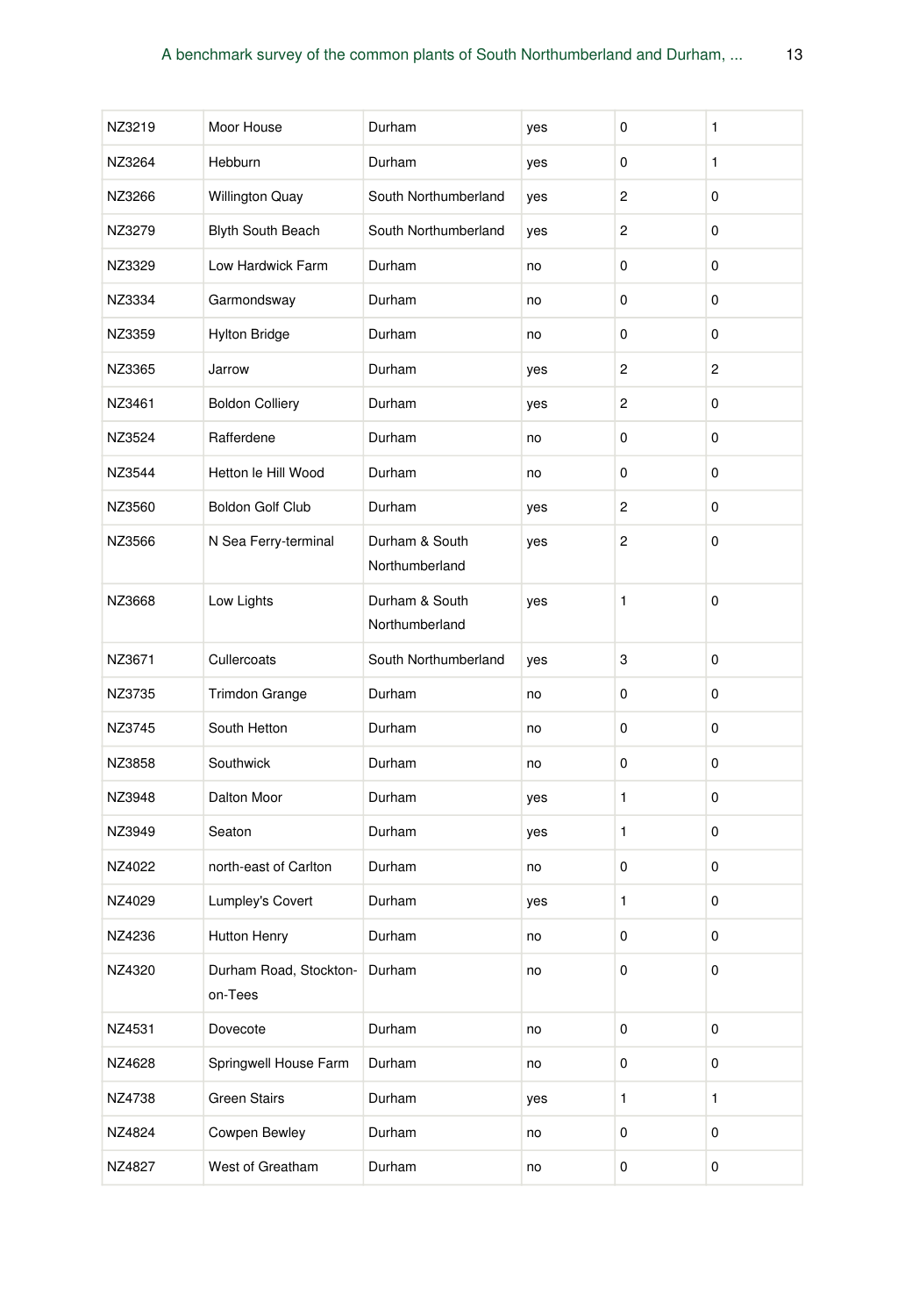| NZ5027 | Graythorp | Durham | no  |  |
|--------|-----------|--------|-----|--|
| NZ5131 | Bellevue  | Durham | yes |  |

Although the goal was to survey all 200 selected squares over the four years of the survey, 35 were not surveyed and a further two were surveyed, but incompletely (Fig. 2). 339 surveys were conducted on the remaining 163 squares and 160 had at least one survey were DAFOR estimates were provided (Table 1).



#### Figure 1.

The temporal distribution of surveys over the four years  $(2010 - 2013)$  of the project, pooled by the week of the year that each survey was conducted.



#### Figure 2.

The distribution of randomly selected grid squares in Durham and South Northumberland. Selected sites that remained unsurveyed or have been inadequately surveyed over the four years are indicated. The vice county boundary data is public sector information licensed under the Open Government Licence v3.0.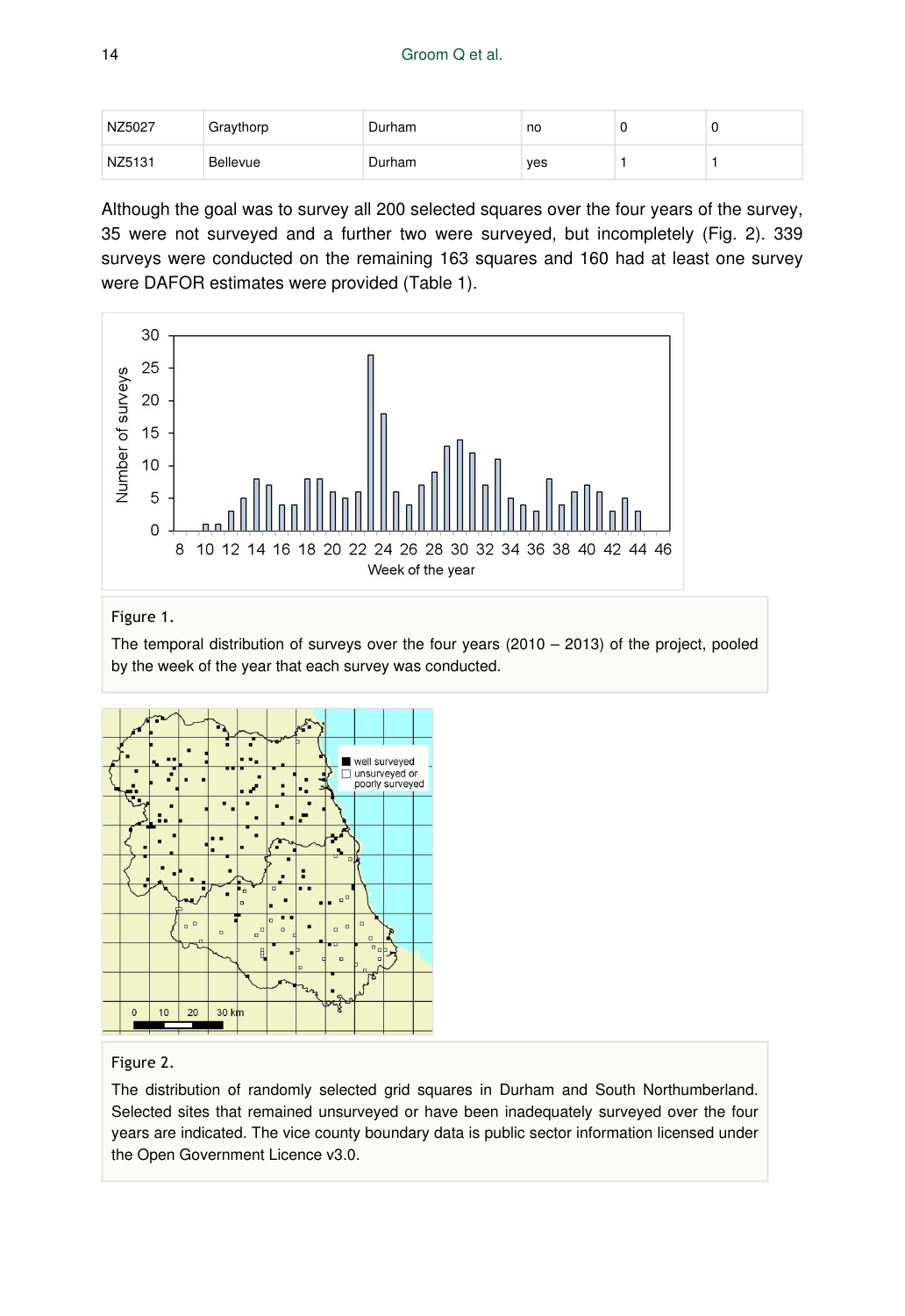**Quality control:** All records were reviewed by Quentin Groom and John Durkin upon arrival and questionable records were queried with the observer as soon as possible after receiving the observations. All data where entered into the database system Mapmate (Mapmate Ltd., UK). This data entry system validates the data upon entry, warning the user of potential incorrect dates, exceptional species and malformed or misplaced grid references. The Mapmate database also hold most of the historic observations of Northumberland's and Durham's flora and allows these to be mapped. Visualization of the distributions of observations was another tool used to locate potential errors. For taxa that are particularly difficult to identify specimens were sent to the BSBI's panel of referees and specialists. Determination details are provided with the records.

### **Geographic coverage**

**Description:** The survey covered the Watsonian Vice Counties of Durham and South Northumberland in north-east England. The boundary of Durham follows the course of the River Tees to the south and the Rivers Tyne and Derwent to the north where it borders South Northumberland. The boundary of South Northumberland follows the River Coquet to the north, but has a less distinct boundary to the west. It largely follows the Pennine ridge along the border with Scotland and Cumberland, but in a section it also follows the River Irthing, a tributary of the River Eden.

**Coordinates:** 54.450713 and 55.368047 Latitude; -2.690092 and -1.153764 Longitude.

### **Taxonomic coverage**

**Description:** The survey covered all vascular plants and Characeae growing in the wild, whether native or alien. The taxonomy of Vascular plants follows Stace 2010. The taxonomy of the Characeae follows John et al. 2011

### **Temporal coverage**

**Data range:** 2010 1 01 - 2013 12 31.

**Notes:** The detectability and identifiability of many species varies with the season. For this reason there was a conscious effort to survey areas more than once in different seasons. This is particular relevant to lowland areas and woodland, where spring ephemerals and agricultural weeds are only visible for a short season. Fig. 1 shows the temporal distribution of surveys over the four years of the project. Surveys can be seen to be welldistributed over the whole season peaking in the main summer season, but broadly distributed.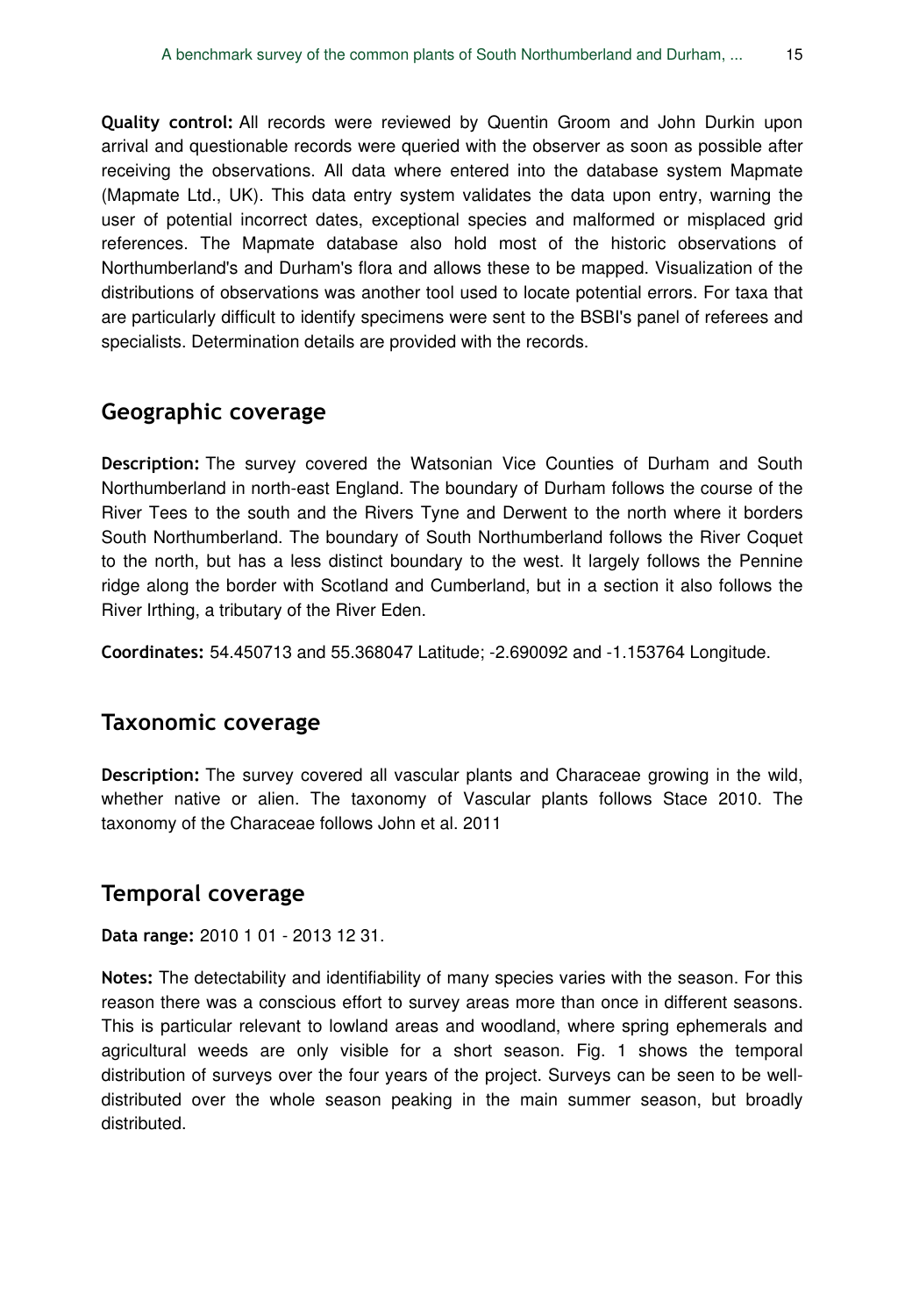# **Usage rights**

**Use license:** Creative Commons CCZero

**IP rights notes:** These data have been made available in the public domain with the hope that they will be used to improve our knowledge on the British flora. However, we expect that users of these data will conform to the normal conventions of scientific citation.

# **Data resources**

**Data package title:** A common plants survey of vascular plants in South Northumberland and Durham, United Kingdom

**Resource link:** <http://www.gbif.org/dataset/5d784d06-fa1d-4f00-8cdc-663d04d26061>

**Alternative identifiers:** [doi:10.15468/qodsto](http://doi.org/10.15468/qodsto)

**Number of data sets:** 1

**Data set name:** A common plants survey of vascular plants in South Northumberland and Durham, United Kingdom

**Character set:** utf-8

**Download URL:** [http://apm-ipt.br.fgov.be:8080/ipt-2.3.2/archive.do?](http://apm-ipt.br.fgov.be:8080/ipt-2.3.2/archive.do?r=commonplantssurveyofvascularplantsnortheastengland) [r=commonplantssurveyofvascularplantsnortheastengland](http://apm-ipt.br.fgov.be:8080/ipt-2.3.2/archive.do?r=commonplantssurveyofvascularplantsnortheastengland)

**Data format:** DWC-A

**Data format version:** 1.4

**Description:** The data source contains all survey details from the period of the survey 2010 – 2013. However, it also includes miscellaneous observations back to 1998. These additional observations which may be used to fill gaps where they exist in the surveying effort.

# **Additional information**

### **Suggested use of the data**

The unsurveyed grid squares are at odds with the goal of having an unbiased dataset that covers the two counties. South Northumberland was almost completely surveyed, but County Durham was incompletely surveyed with unsurveyed squares concentrated particularly in the south. There was no obvious prejudice of recorders against particular habitats; however, it appears that these unsurveyed squares are unsurveyed because they are distant from the homes of active surveyors.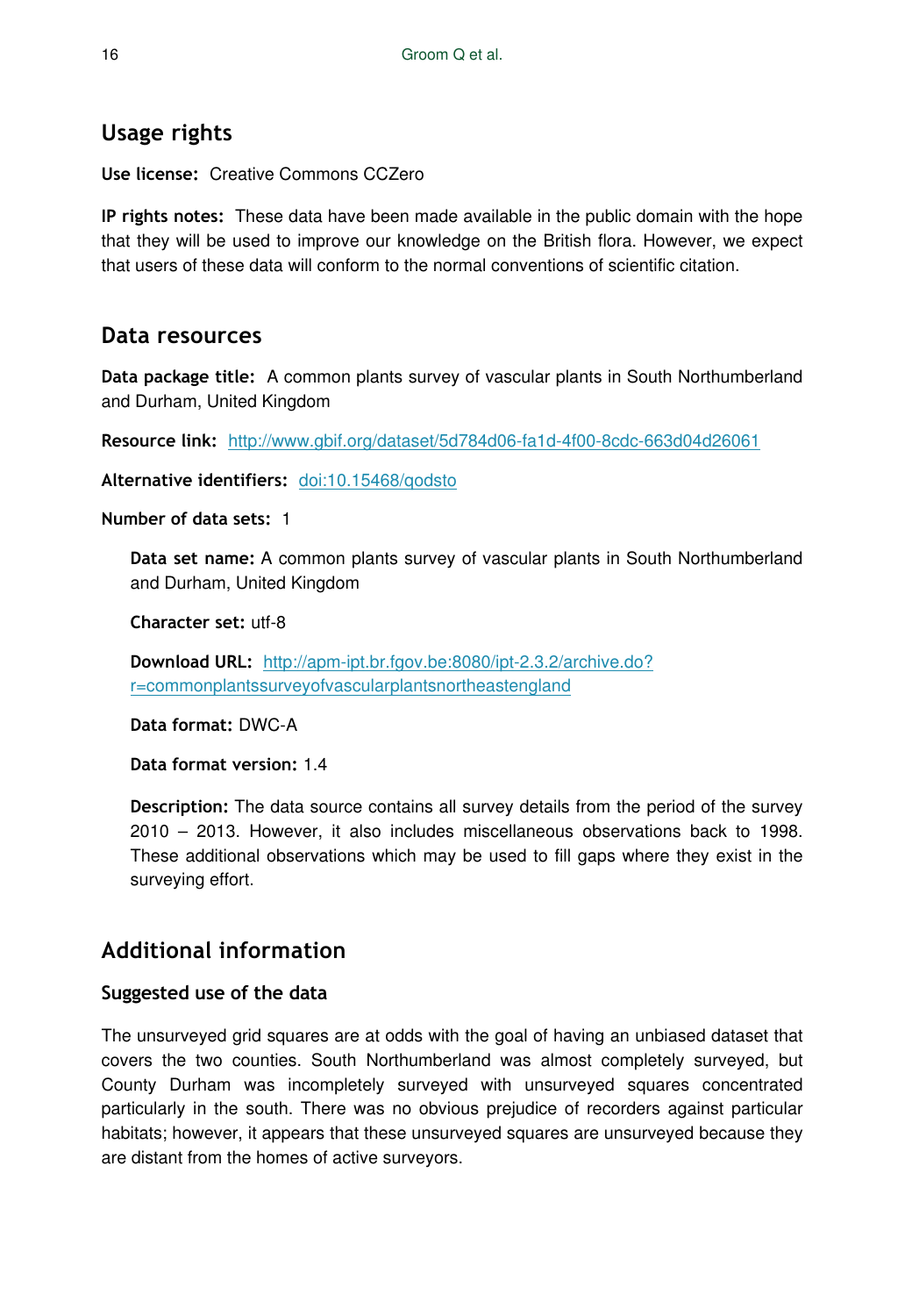Apart from ignoring these missing data, users of these data could resolve this problem in at least two ways. Analysis could be conducted only on the well-surveyed portion of the area, or surveys conducted before 2010 or after 2013 could be used to fill gaps where these observations exist. Eleven of the unsurveyed squares had surveys from between 1998 and 2009 and these surveys have been included in the dataset.

To demonstrate a potential use of these data, universal kriging has been used to interpolate DAFOR scores for *Calluna vulgaris* (Fig. 3a). The associated kriging variances conveniently demonstrate where there are spatial information gaps (Fig. 3b). This map clearly shows the large degree of uncertainty in southern Durham. Another gap is in the north-west of the area where the Otterburn Firing Ranges prevented access. There is also an obvious edge effect to the interpolation where, owing to the random distribution of the sites, locations at the edge of the region are supported by fewer neighbouring sampled sites.



#### Figure 3.

Interpolated abundance estimates of *Calluna vulgaris* in South Northumberland and Durham using kriging. The method is described in Bivand et al. 2008, Groom 2013, however the DAFOR score is converted to a numeric value for kriging, zero is used for non-detections and one to five for rare, occasional, frequent, abundant and dominant, rather than using only presence or absence. The vice county boundary data is public sector information licensed under the Open Government Licence v3.0.

**a**: The interpolated abundance estimated from DAFOR scores of *Calluna vulgaris* from all surveys. Interpolation was conducted using universal kriging with altitude used as the covariable. The variogram was constructed using a width of 2,000m and a cutoff of 40,000m. **b**: The kriging variances of the interpolated DAFOR scores.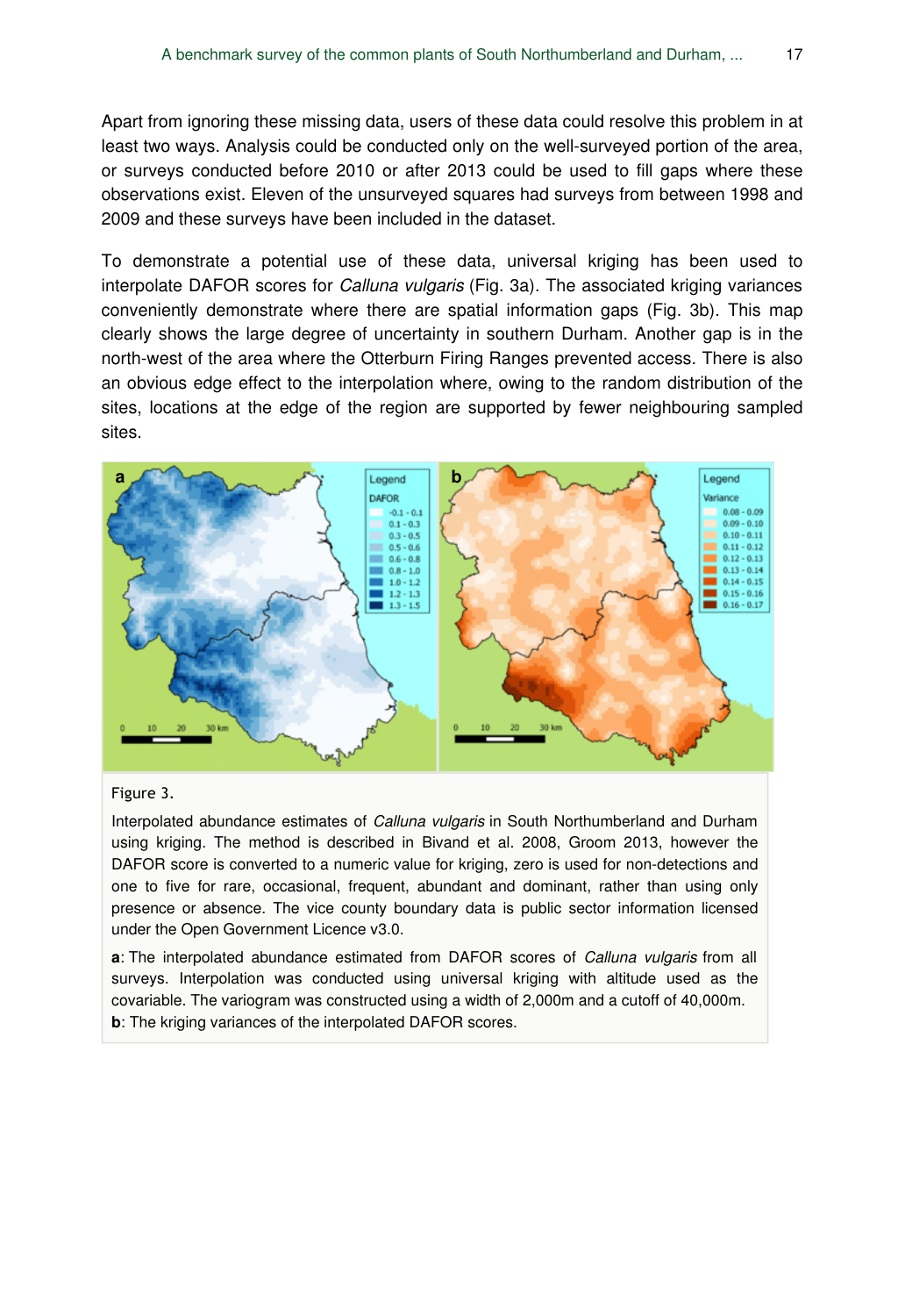# **Acknowledgements**

This paper is dedicated to the memory of the Reverend George Gordon Graham who contributed so much to our knowledge of the region's flora and passed away in 2015.

We would also like to thank all the observers and supporters of wildlife conservation in the North-east of England. Their interest in wildlife and their belief in the importance of biodiversity sustains projects such as this.

# **References**

- Baker JG, Tate GR (1868) A new flora of Northumberland and Durham with sketches of its climate and physical geography. Natural History Transactions of Northumberland and Durham 2‑316[In English].
- Bivand RS, Pebesma EJ, Gómez-Rubio V (2008) Applied Spatial Data Analysis with R. Springer, 374 pp. URL:<http://dx.doi.org/10.1007/978-0-387-78171-6> [ISBN 978-0-387-78170-9] DOI: [10.1007/978-0-387-78171-6](http://dx.doi.org/10.1007/978-0-387-78171-6)
- Duprè C, Stevens C, Ranke T, Bleeker A, Peppler-Lisbach C, Gowing DG, Dise N, Dorland E, Bobbink R, Diekmann M (2010) Changes in species richness and composition in European acidic grasslands over the past 70 years: the contribution of cumulative atmospheric nitrogen deposition. Global Change Biology 16 (1): 344‑357. [In English]. DOI: [10.1111/j.1365-2486.2009.01982.x](http://dx.doi.org/10.1111/j.1365-2486.2009.01982.x)
- Durkin J (2014) Durham rare plant register 2013. self, 153 pp. [In English]. URL: [http://](http://www.bsbi.org.uk/County_Durham_Rare_Plants_Register_2013.pdf) [www.bsbi.org.uk/County\\_Durham\\_Rare\\_Plants\\_Register\\_2013.pdf](http://www.bsbi.org.uk/County_Durham_Rare_Plants_Register_2013.pdf)
- Forestry Commission, England (2006) Managing our forests. [http://www.forestry.gov.uk/](http://www.forestry.gov.uk/forestry/INFD-6QLL9G) [forestry/INFD-6QLL9G](http://www.forestry.gov.uk/forestry/INFD-6QLL9G). Accession date: 2015 5 10.
- Graham GG (1988) the flora and vegetation of county Durham. The Durham Flora Committee and the Durham County Conservation Trust, Wallsend, 526 pp. [In English]. [ISBN 0-905362-02-0]
- Graham GG (2001) The Durham Flora ― Corrigenda et Addenda. Transactions of the Natural History Society of Northumbria 61: 161‑167.
- Groom Q (2013) Some poleward movement of British native vascular plants is occurring, but the fingerprint of climate change is not evident. PeerJ 1: e77. DOI: [10.77](http://dx.doi.org/10.7717/peerj.77) [17/peerj.77](http://dx.doi.org/10.7717/peerj.77)
- Groom Q (2015) The Flora of North-East England. [http://www.botanicalkeys.co.uk/](http://www.botanicalkeys.co.uk/northumbria/) [northumbria/](http://www.botanicalkeys.co.uk/northumbria/). Accession date: 2015 10 17.
- Groom Q, Young G, Richards AJ (2014) The rare and scarce plants of South Northumberland 2013. 4. Figshare, 93 pp. DOI: [10.6084/m9.figshare.1030416](http://dx.doi.org/10.6084/m9.figshare.1030416)
- Groom QJ (2013) Estimation of vascular plant occupancy and its change using kriging. New Journal of Botany 3 (1): 33‑46. DOI: [10.1179/2042349712y.0000000014](http://dx.doi.org/10.1179/2042349712y.0000000014)
- Hill J, Griffiths H, Thomas C (2011) Climate change and evolutionary adaptations at species' range margins. Annual Review of Entomology 56 (1): 143-159. [In English]. DOI: [10.1146/annurev-ento-120709-144746](http://dx.doi.org/10.1146/annurev-ento-120709-144746)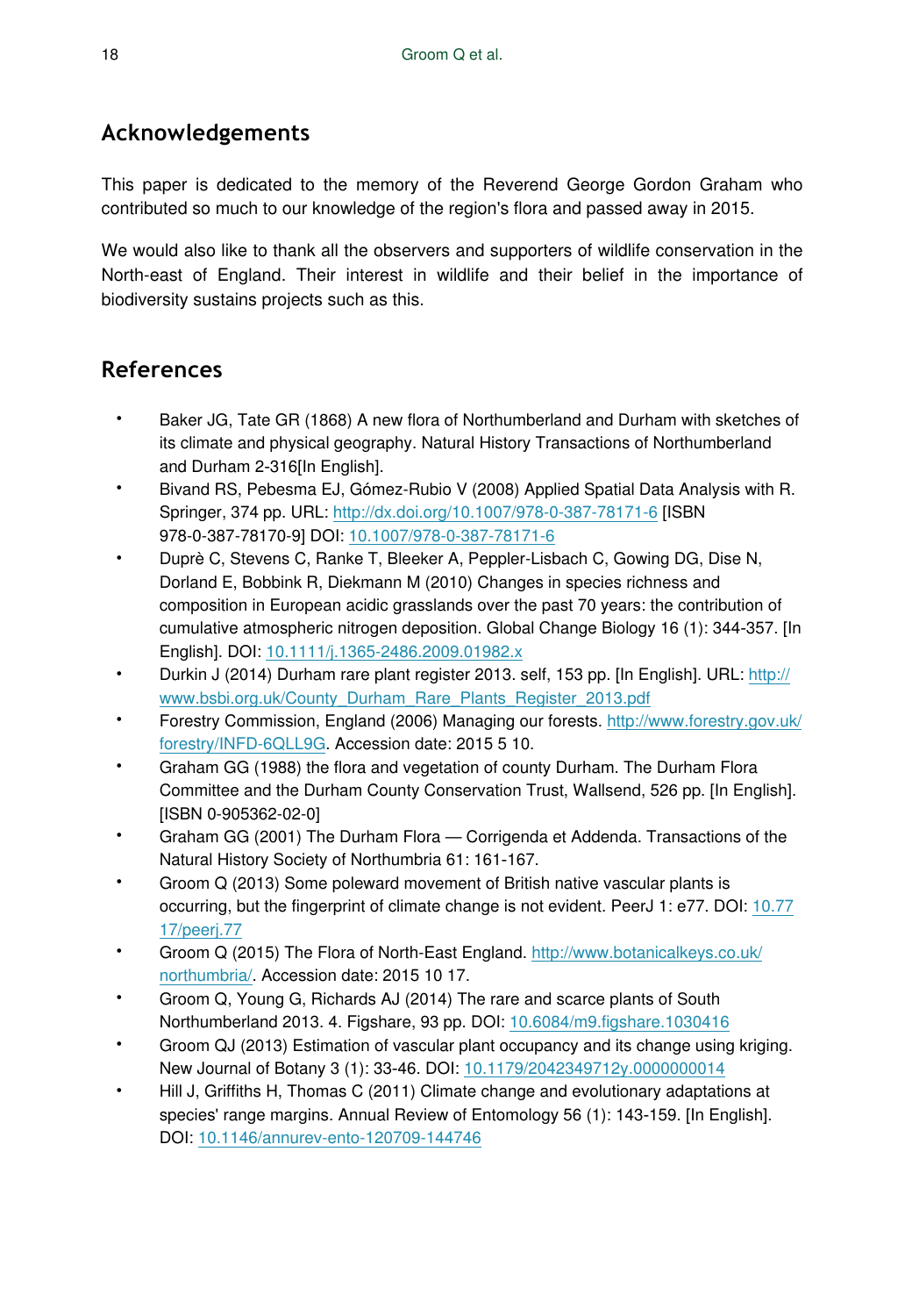- John D, Whitton B, Brook A (Eds) (2011) The freshwater algal flora of the British Isles: an identification guide to freshwater and terrestrial algae. Cambridge University Press. 2nd Edition, 1. Cambridge University Press, 896 pp. [ISBN 9780521193757]
- Palmer M, Hearn K (1999) Code of conduct for the conservation and enjoyment of wild plants. [www.bsbi.org.uk/Code\\_of\\_Conduct.pdf](http://www.bsbi.org.uk/Code_of_Conduct.pdf). Accession date: 2015 5 09.
- Phoenix G, Hicks WK, Cinderby S, Kuylenstierna JI, Stock W, Dentener F, Giller K, Austin A, Lefroy RB, Gimeno B, Ashmore M, Ineson P (2006) Atmospheric nitrogen deposition in world biodiversity hotspots: the need for a greater global perspective in assessing N deposition impacts. Global Change Biology 12 (3): 470‑476. [In English]. DOI: [10.1111/j.1365-2486.2006.01104.x](http://dx.doi.org/10.1111/j.1365-2486.2006.01104.x)
- Raven C (1947) English naturalists from Neckam to Ray. Cambridge University Press, Cambridge, 379 pp. [In English]. [ISBN 978-1-108-01634-6]
- Rich T (2000) Safety in the field.<http://www.bsbi.org.uk/SafetyInTheField.pdf>. Accession date: 2015 5 09.
- Robinson R, Sutherland W (2002) Post-war changes in arable farming and biodiversity in Great Britain. Journal of Applied Ecology 39 (1): 157-176. [In English]. DOI: [10.1046/](http://dx.doi.org/10.1046/j.1365-2664.2002.00695.x) [j.1365-2664.2002.00695.x](http://dx.doi.org/10.1046/j.1365-2664.2002.00695.x)
- Stace C (2010) New Flora of the British Isles. 3. Cambridge University Press, Cambridge, 1232 pp. [In English]. [ISBN 9780521707725]
- Stevens CJ, Dise NB, Mountford JO, Gowing DJ (2004) Impact of nitrogen deposition on the species richness of grasslands. Science 303 (5665): 1876‑1879. DOI: [10.1126/](http://dx.doi.org/10.1126/science.1094678) [science.1094678](http://dx.doi.org/10.1126/science.1094678)
- Storkey J, Meyer S, Still KS, Leuschner C (2011) The impact of agricultural intensification and land-use change on the European arable flora. Proceedings of the Royal Society B: Biological Sciences 279 (1732): 1421‑1429. [In English]. DOI: [10.109](http://dx.doi.org/10.1098/rspb.2011.1686) [8/rspb.2011.1686](http://dx.doi.org/10.1098/rspb.2011.1686)
- Swan G (1993) Flora of Northumberland. The Natural History Society of Northumbria, Newcastle-upon-Tyne, 351 pp. [In English]. [ISBN 0952078201]
- Swan G (2001) A supplement to Flora of Northumberland. Transactions of the Natural History Society of Northumbria 61: 71‑160.
- Winch NJ (1805) The botanist's guide through the counties of Northumberland and Durham. 1. S. Hodgson, Newcastle upon Tyne, 123 pp. [In English].
- Winch NJ (2014) Flora of Northumberland and Durham. Pensoft, 149 pp. URL: [http://](http://dx.doi.org/10.3897/ab.e4002) [dx.doi.org/10.3897/ab.e4002](http://dx.doi.org/10.3897/ab.e4002) DOI: [10.3897/ab.e4002](http://dx.doi.org/10.3897/ab.e4002)
- Wintle B, Runge M, Bekessy S (2010) Allocating monitoring effort in the face of unknown unknowns. Ecology Letters 13 (11): 1325-1337. DOI: [10.1111/](http://dx.doi.org/10.1111/j.1461-0248.2010.01514.x) [j.1461-0248.2010.01514.x](http://dx.doi.org/10.1111/j.1461-0248.2010.01514.x)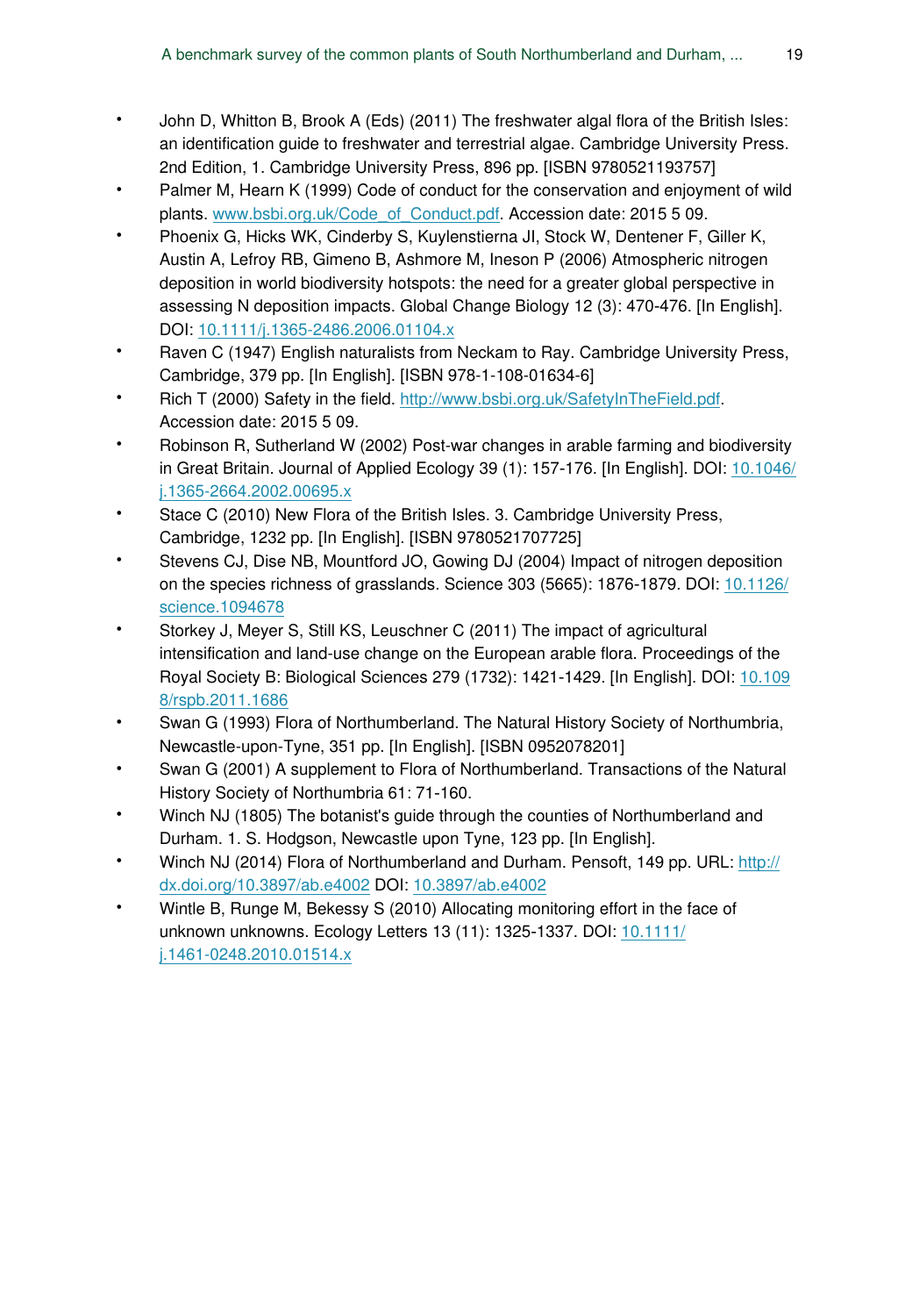# **Supplementary materials**

#### **Suppl. material 1: Guidance notes for recording DAFOR scores**

**Authors:** O'Reilly, John

**Data type:** text

**Brief description:** To harmonize the approach of recorders to the assignment of DAFOR abandance scores guidance notes were provided. This document contains those original guidance notes.

**Filename:** Guidance notes for recording DAFOR scores.pdf - [Download file](http://arpha.pensoft.net//getfile.php?filename=oo_43350.pdf) (98.50 kb)

#### **Suppl. material 2: Text version of the guidance notes for recording DAFOR scores**

**Authors:** O'Reilly, John **Data type:** text **Brief description:** To harmonize the approach of recorders to the assignment of DAFOR abandance scores guidance notes were provided. This document contains those original guidance notes.

**Filename:** Guidance notes for recording DAFOR scores.txt - [Download file](http://arpha.pensoft.net//getfile.php?filename=oo_71136.txt) (3.20 kb)

#### **Suppl. material 3: Recording card for Durham**

**Authors:** Groom, Quentin **Data type:** text **Brief description:** The recording card for Durham provided for surveyors to collect their observations on. The card uses abbreviated Latin names for the most common plants of the area and BRC Code numbers created by the Biological Records Centre, these numbers speed data entry.

**Filename:** VC66.pdf - [Download file](http://arpha.pensoft.net//getfile.php?filename=oo_43352.pdf) (13.23 kb)

#### **Suppl. material 4: Recording card for South Northumberland**

**Authors:** Groom, Quentin **Data type:** text **Brief description:** The recording card for South Northumberland provided for surveyors to collect their observations on. The card uses abbreviated Latin names for the most common plants of the area and BRC Code numbers created by the Biological Records Centre, these numbers speed data entry. **Filename:** VC67.pdf - [Download file](http://arpha.pensoft.net//getfile.php?filename=oo_43353.pdf) (78.05 kb)

#### **Suppl. material 5: An XSL-FO version of the recording card for Durham**

**Authors:** Groom, Quentin **Data type:** XML **Brief description:** The XSL-FO version of the Durham recording card that can be processed with Apache FOP to recreate the PDF version. It is included to allow the creation of edited versions of the card.

**Filename:** VC66.fo - [Download file](http://arpha.pensoft.net//getfile.php?filename=oo_71137.fo) (201.20 kb)